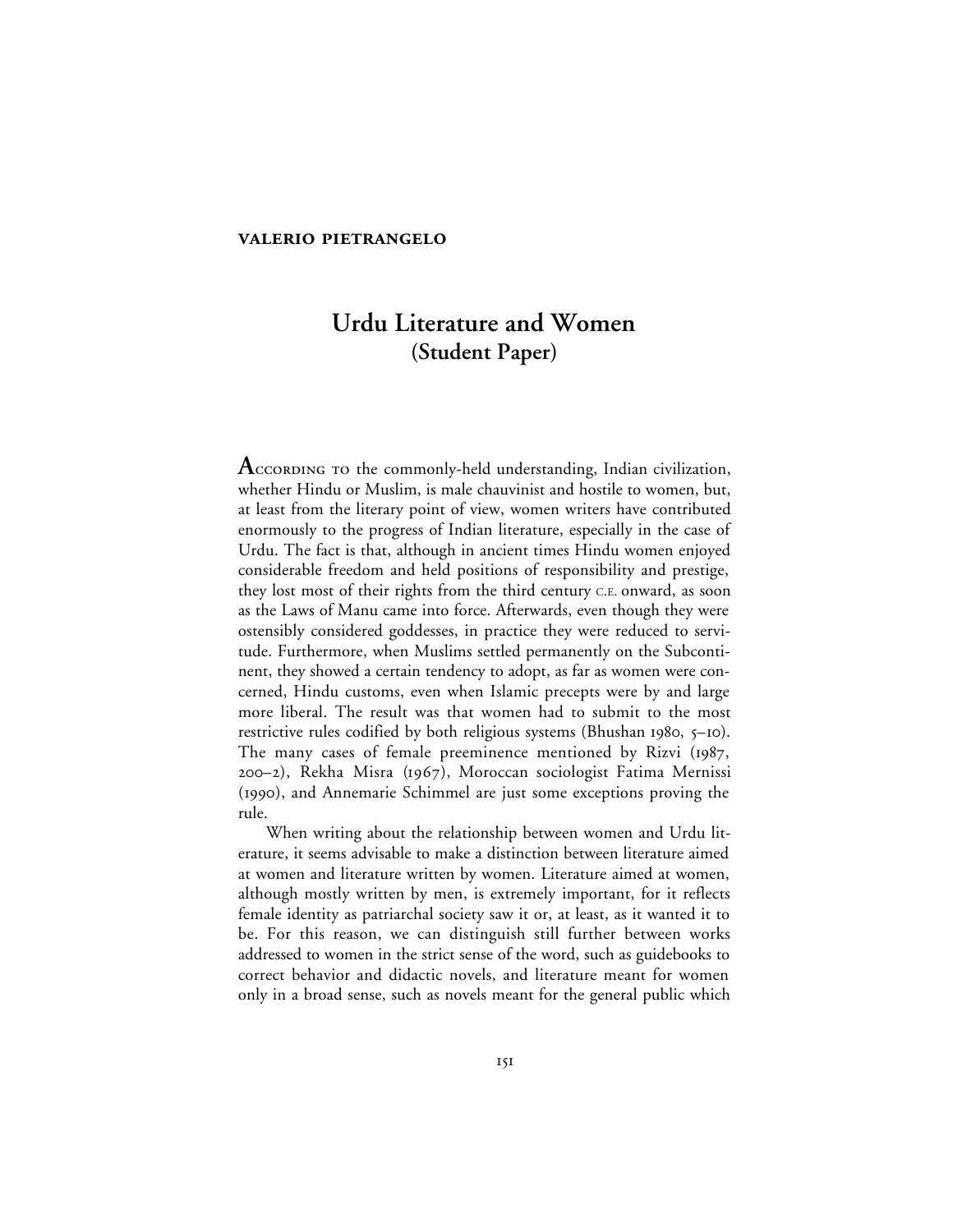focused on the lives of various kinds of women who could constitute alternative female role models.

It was in the second half of the nineteenth century, especially after , that Indians embarked on a systematic reinterpretation of their culture. This phenomenon was even more pronounced in the case of Indian Muslims, who had recently lost their political supremacy and had to deal with a brand of Western literature which was rather hostile towards Islam (see, among others Said 1978). One of the most evident examples of the reaction among Muslims was the emergence of Islamic Modernism, a movement led by Sir Sayyid Ahmad Khan. Among the points at issue, in the context of Modernism, the status of women gained increasing importance and, although Sir Sayyid himself cannot be considered a staunch advocate of female education, some of his supporters felt a deep urge for renewal. Among these intellectuals Mumtāz 'Alī<sup>1</sup> holds a special position, not only because of the work he carried out in the field of women's journalism,<sup>2</sup> but also because he wrote *Tahżību'n-Nisvāṅ* (Women's Rights), published in Lahore in 1898, a particularly important title in the category of "literature addressed to women." The book begins with a review of the traditional Islamic arguments supporting the privileged position of men, but soon afterwards proceeds with confuting them. So, according to Mumtāz 'Alī, ancient theologians' misogynous interpretations were more the product of the customs of those days, than the result of Islam's true message. Women, he contended, had never been inferior to men, just different in terms of their biological functions. They should, therefore, receive a proper education, enabling them to become suitable wives and mothers for the men of future generations (see, among others Ahmad  $1967, 72–6$ ). The book initially caused quite a stir, if not harsh criticism, among men, since times were probably not ripe enough for such a philosophy. Among women, as well, the work proved unsuccessful for its content was too pedantic, so it quickly went out of print (Minault 1998, 95).

Completely different was the fate of a work written by Maulana Ashraf 'Alī Thānavī (1864–1943), another scholar educated at Deoband, but much more conservative than Mumtāz 'Alī. Thānavī's bulky *Bihishtī Zēvar* 

 $\begin{array}{c}\n\hline\n\end{array}$ <sup>1</sup>Mumtāz 'Alī studied at a conservative Deoband theological school but was also influenced, before coming in contact with Sir Sayyid, by the thought of Christian missionaries (Cf. Minault 1998, 74).

<sup>&</sup>lt;sup>2</sup>With the publication of the women's magazine *Tahżīb-e Nisvāṅ*.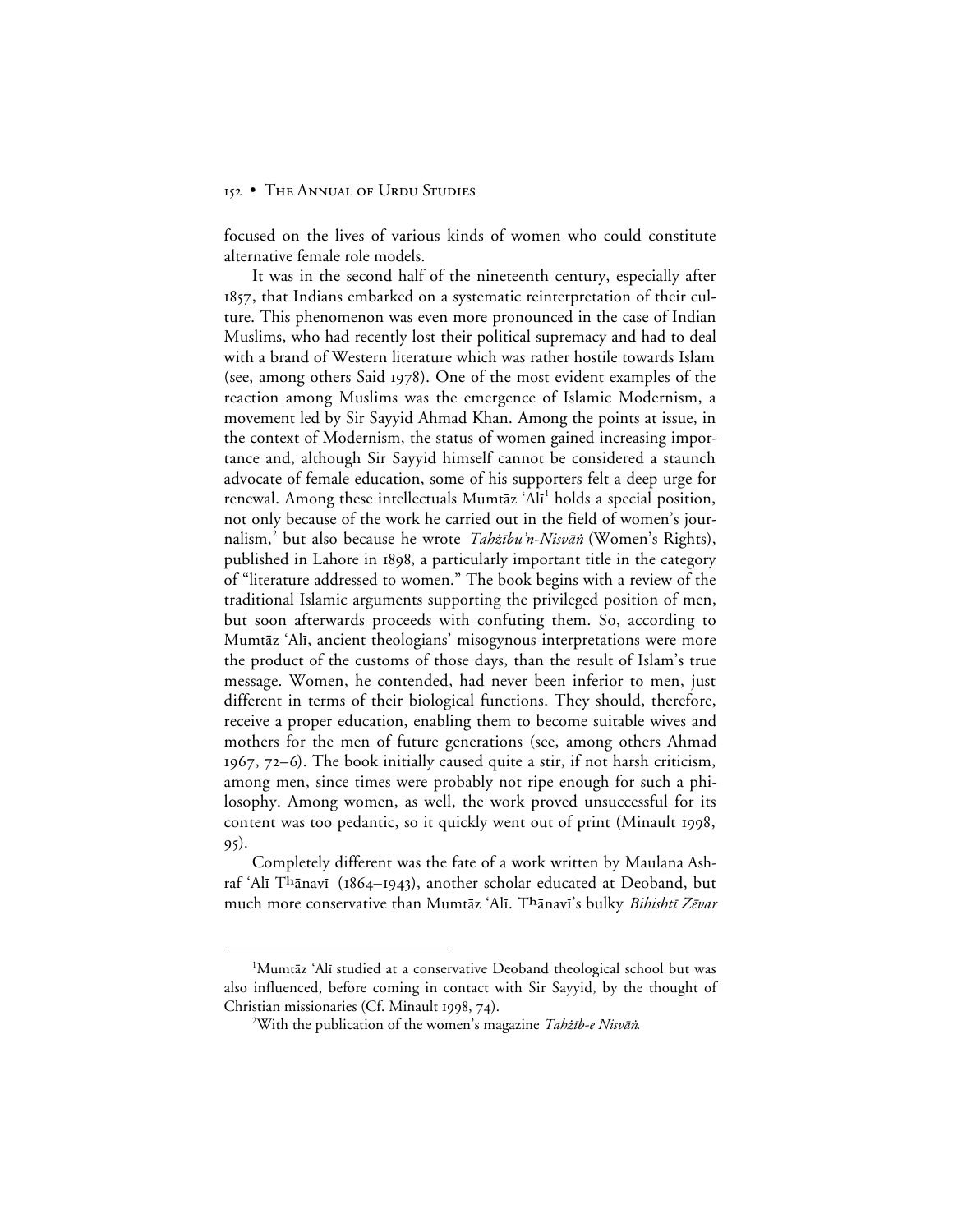(Jewel of Paradise), $\delta$  published in 1905, became a roaring success and was soon an integral part of every Muslim bride's dowry. The book, which looks like an encyclopedic treatise meant primarily for women (but, in a certain sense, highly expected to be read by men as well), contains notions ranging from religious instruction to domestic science and was intended to reform the manners of Muslim women by means of a reversion to the true dictates of Islam and a rejection of the pagan habits that had progressively distanced them from the real faith. Far from questioning traditional institutions of Islamic society, such as purdah, the treatise considers men and women equal and stresses women's important role in the management of the household and in the context of family alliances. The ideal woman, according to Thānavī, has a good knowledge of modern standard Urdu<sup>4</sup> and traditional Islamic sciences, is able to raise and educate her children adequately, cooperates in the management of domestic economy, and remains aware of her limits within the community (see, among others Minault 1990, 1-38).

Many other works which flourished in the years that followed, imitating Bihishtī Zēvar, could be mentioned, but they would not provide any starting point for further considerations. Nevertheless, it is worth noting that women also put themselves to the test producing this kind of material. Minault mentions the famous example of Tahżibu'n-Nisvān va Tarbiyatu'l-Insān (Women's Progress and the Education of Mankind), written by Shāh Jahāṅ Ṣāḥiba, Begum of Bhopal, published for the first time in 1882, more than twenty years before Bihishtī Zēvar. Thānavī, in fact, included this work in his list of books suitable for good Muslims  $(Minault 1998, 101)$ 

A complete outline of the literature addressed to women cannot, however, be limited to behavior guidebooks and pedantic works. The first Urdu novels, especially those written by Nažīr Ahmad and his imitators, were deeply influenced by their authors' moralizing goals and reforming purposes. Once again, the status of women was the male writers' primary concern and the lack of textbooks suitable for girls was the immediate

 $\frac{1}{3}$  ${}^{3}$ Two English versions of this work are available, one by al-Hasmi (1973) and a second, partial translation by Metcalf (1990).

 $\rm ^4The$  knowledge of modern standard Urdu recommended by Thānavī should not be understood as an exhortation to cultivate literature. In fact, he severely stigmatizes all poetry and fiction as morally harmful for both sexes. But, for an exception, see footnote 7 below.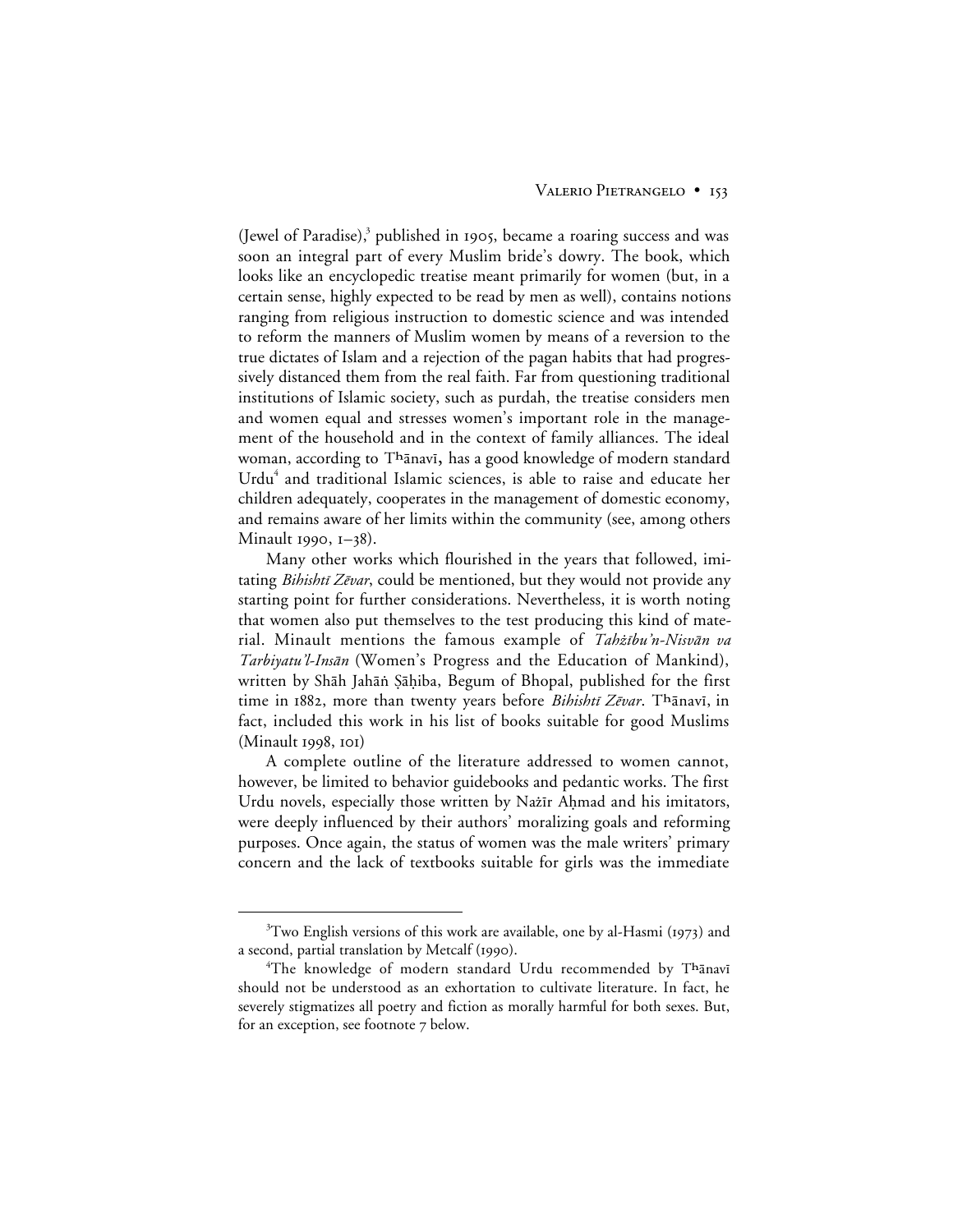cause for their writing stories that conveyed strong educational messages. Nażīr Aḥmad was born in Bijnor in 1830. His parents were poor, but his father was one of the descendants of Shaikh 'Abdu'l-Quddūs Gaṅgōhī, a pir who lived in the sixteenth century. In 1846 Nazir Ahmad was awarded a scholarship at the prestigious Delhi College. After that his career improved steadily. Following a short period as a teacher, he became Deputy Inspector of Schools in Allahabad, then tahsildar of Kanpur, then Deputy Collector, and, eventually, member of the Revenue Board in the princely State of Hyderabad.<sup>5</sup> He was famous as a translator (notably his legal translations), as an orator, and as an author of religious treatises, but there is no doubt that his novels are his main contribution to Urdu literature, even though he never called himself a "novelist." In fact, in a booklet about Urdu handwriting, published a few years before his death, he wrote:

I began writing books at the time when my own children were of an age to start their schooling. I had my own experience both of learning and teaching. I knew in every detail all the defects of the educational methods of the books in use. "Once you have seen the fly in your drink, you cannot swallow it" and so I began to write books on my own account and to teach from them. This was the motive which first impelled me to write.

(quoted in Russell 1992, 92)<sup>6</sup>

Nažīr Aḥmad wrote seven novels. The first one he published was *Mirātu'l-'Arūs* (The Bride's Mirror, 1869) in which he draws a comparison between two sisters, Akbari, the eldest, who is spoiled and lazy, and the virtuous, hardworking and clever Asghari, who makes her family happy. *Banātu'n-Na'sh* (The Daughters of the Bier, which is another name for the constellation of Ursa Major,  $1973$ ) is the continuation of the first novel telling the story of Asgharī managing a Muslim girls' school she had founded. Taubatu 'n-Naṣūḥ (The Repentance of Nasuh, 1877) is about

 $\frac{1}{5}$ <sup>></sup>Nažīr Aḥmad's life is documented in several biographies including: Şiddīqī (1971) and one of the author's students Beg (1992). Russell's "Nazir Ahmad and the Aligarh Movement" (1992, 112–20) is based on  $\tilde{\text{Siddiqi}}$  (1971).

<sup>&</sup>lt;sup>6</sup>Șiddīqī's version is a bit different. In his account, Nażīr Aḥmad wrote his first novel after the Government had established a 1000 rupees award in 1868, to be given to those texts which were considered most suitable for educational purposes. Nažīr Aḥmad was awarded the prize for each of his first three novels. Cf. M. Asaduddin (2001, 87–8).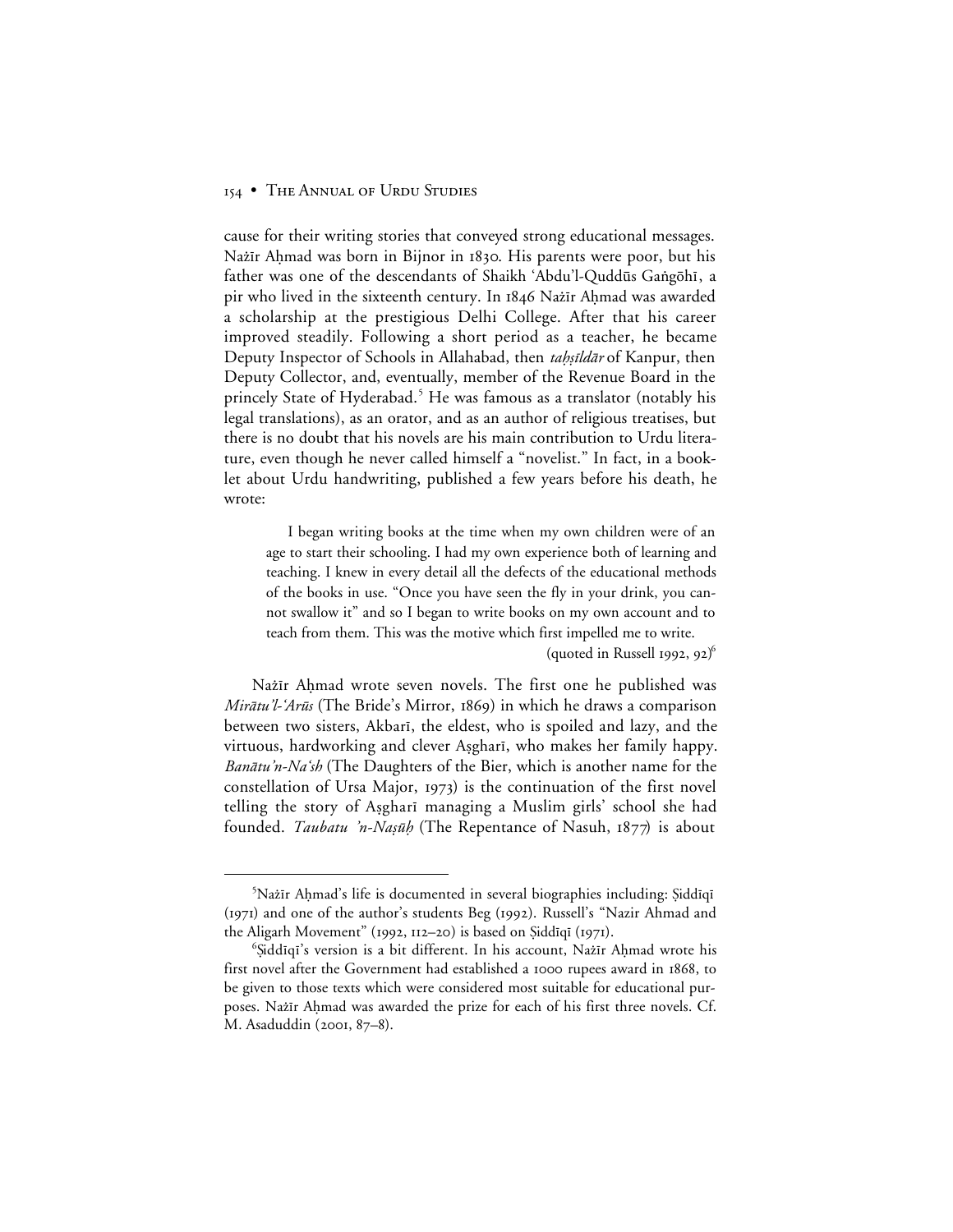family religious instruction. It is worth mentioning that, among Nazir Ahmad's works, *Taubatu 'n-Naṣūḥ* was the novel found least objectionable in orthodox circles since its content was more edifying and there were no troublesome examples of female virtue.<sup>7</sup> Fasāna-e Mubtalā (The Story of Mubtala, 1885) highlights the evils deriving from polygamy. Ibnu'l-Vaqt (Man of His Age/Opportunist, 1888) is a criticism of Muslims excessively imitating Western habits. Ayāmā (1891) is an apology of widow remarriage. In his last novel, Ru'ya-e Şādiqa (Sadiqa's Dream, 1892), Nažīr Ahmad gives an account of the basic principles of Islam by means of a dialogue between a husband and wife.

Within this reformist trend, Nažīr Ahmad had many imitators, among them his son Sayyid Ahmad Dehlavī, another relative by the name of Rāshidu'l-Khain, and Bashīru'd-Dīn Aḥmad (Minault 1998, 95–103), but his merit, in comparison with the others, lies in his greater ability to combine didactic intentions with literary quality. His novels met with outstanding success, praised by Muslims and awarded prizes by the British Government, for no one had ever before depicted daily life in such simple and colloquial language or offered educational material disguised in the form of a conversation taking place in a middle-class Muslim family. A bourgeois mentality was indeed the main requisite of middleclass Muslims at a time when they were trying to adopt a new lifestyle (Schimmel 1975, 232–3).<sup>8</sup>

Even though he was not an imitator of Nażīr Aḥmad, mention should be made of Altāf Ḥusain Ḥālī (1837–1914), one of the greatest reformers of Urdu poetry. He put himself to the test with other genres as well, such as literary criticism and historiography, and he also wrote a novel, Majālisu'n-Nisā (Women's Assemblies, 1874), which dealt with the problem of female education. The main character, Zubaida Khātūn, became a

 $\frac{1}{7}$ It was, therefore, the only novel whose reading was recommended in Bihishtī Zēvar. Nažīr Ahmad's most popular novels, however, were Taubatu'n-*Nașūḥ* and Mirātu'l-'Arūs. Pritchett writes: "The Bride's Mirror (Mirāt ul-'Arūs) may or may not have been the first Urdu novel, but it was certainly the first Urdu bestseller. Released in 1869, within twenty years it had appeared in editions totalling over 100,000 copies  $\ldots$ " (2001, 204). For an English version of Taubatu'n-Naṣūḥ, see Aḥmad 1884.

<sup>8</sup> Minault too writes about the phenomenon of *bourgeoisification* among Indian Muslims towards the end of the nineteenth century as one of the main reasons for the need of a new kind of woman (1998, 101).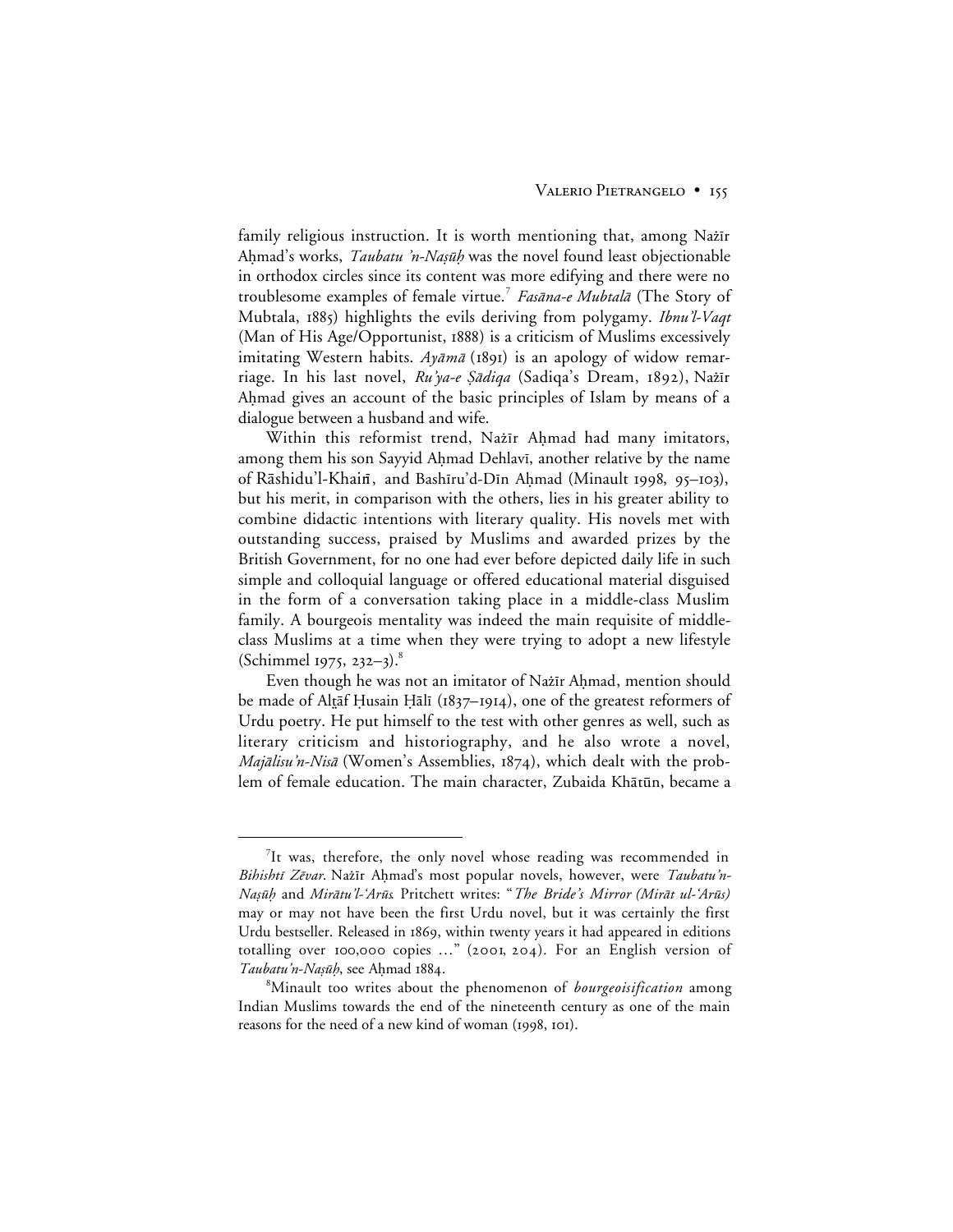model for female virtue in Muslim society, just like Nažīr Ahmad's heroines (Minault 1998,  $38-56$ ; Zaidi 1993, 241-3).

The other Urdu novels of the time presented even less different female role models. So, in *Fasāna-e Azād* (The Story of Azād), written by the Hindu author Ratan Nāth Sarshār (1844-1902), the main female character, Husn Ārā, still reminds us of the atmosphere of the *dāstān*, the fairy-tale like romance, typical of the beginning of Urdu prose literature. While in 'Abdu'l-Halīm Sharar's (1860–1926) self-proclaimed historical novels, such as *Flōrā Flōrindā* (for a short account of this novel see Russell  $1992$ ,  $103-5$ ), the characters, both male and female, do not always ring true, placed as they are, from Europe to Central Asia, in the first centuries of the Muslim expansion.

Therefore, it is only with Mirzā Rusvā's (1858–1931) Umrā'õ Jān Adā (1899), that a new kind of female role model is presented to readers, that of the courtesan, excluded by common social standards, yet authentic and typical of the culture of the time. Notwithstanding T. G. Bailey's negative opinion about women's presence in Urdu literature (Schimmel 1975, 235), it is not surprising that Rusva chose a courtesan as the heroine of his masterpiece, for, despite being among the lowest ranks in the Islamic social hierarchy, the majority of Indian women poets writing in Urdu, at least until the end of the nineteenth century, were dancers and courtesans, the rest being highborn women of good reputation and observing purdah.

Making reference to the figure of the courtesan, a guardian of traditional culture and arts in nineteenth-century Muslim India as dancer, singer and poet, we can now examine the main representatives within the category "literature written by women." Once again, it is necessary to distinguish between poets and prose-writers. As one may easily guess, it is to poetry that the first examples of literary works written by women must be ascribed. Umrā'ō Jān herself, the leading character in Rusvā's novel, seems to adumbrate a poet-courtesan who actually existed, maybe the same Umrā'ō Jān "Zohra" mentioned by Garcin de Tassy ( $1870 - 71$ , III,  $347–8$ ), who lived in Lucknow and was a pupil of Mirzā Āghā 'Alī Shams.<sup>9</sup> In his bulky *Histoire de la Littérature Hindouie et Hindoustanie*, Garcin de Tassy mentions various other poet-courtesans who flourished between the eighteenth and nineteenth centuries. Outstanding among them are Qamran Jān "Mushtarī," another pupil of Shams Lakhnavī and a rival of Umrā'ō Jān; Zīnat Jān "Nāzuk" were both lovers of the Urdu poet Mirzā

 $\frac{1}{\sqrt{9}}$ <sup>9</sup> Perhaps the poet referred to as Shams Lak<sup>h</sup>navī (Zaidi 1993, 171).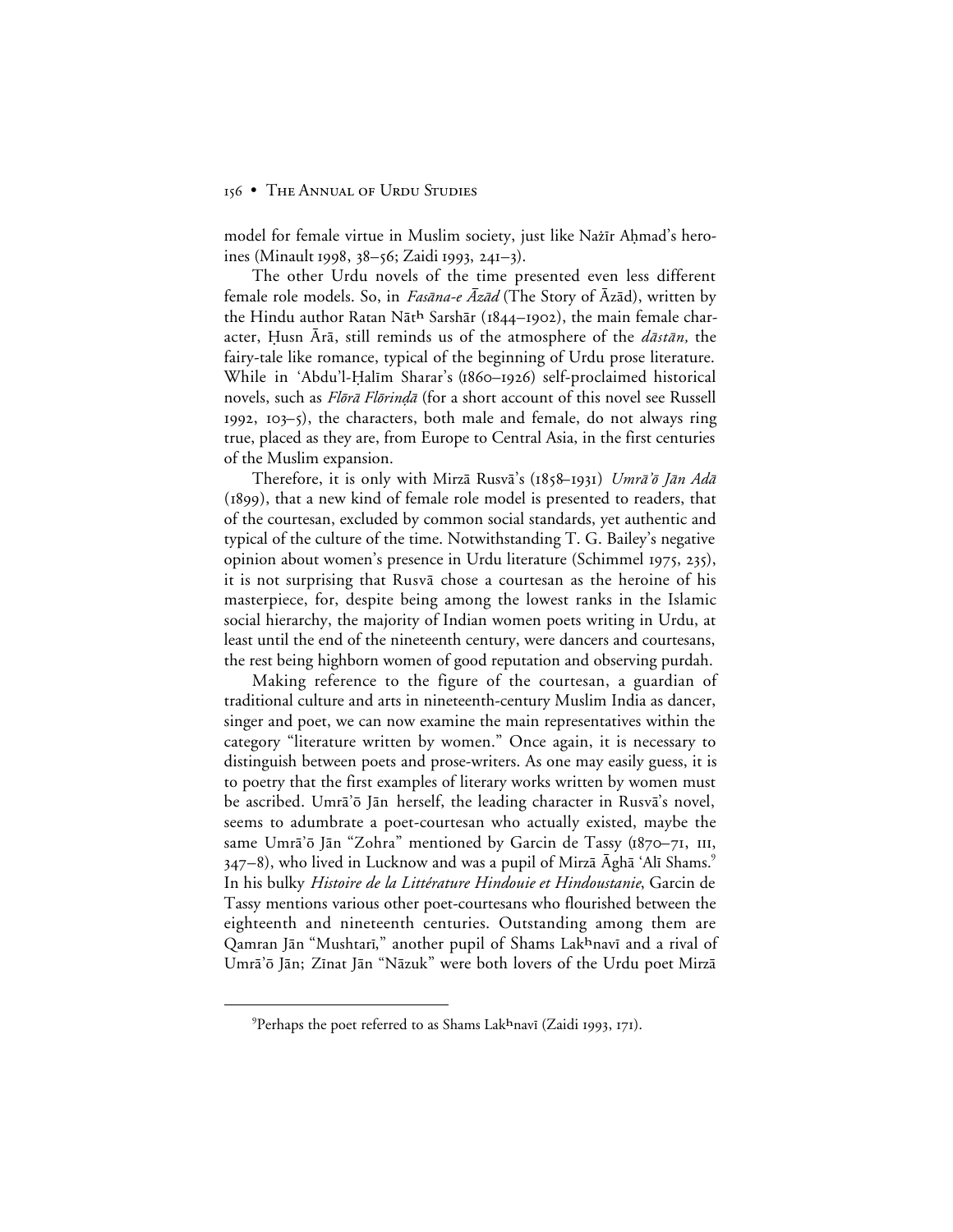Ibrāhīm Bēg Maqtūl; Rām Jī "Nazākat," born in Narnaul and lived in Delhi; and Nașīban "Zohra," a singer and poet at the court of the last Mughal emperor of Delhi ( $1870-71$ , II, 400-1; 461-2; 340; 456; III, 348). As already noted, at least between the eighteenth and nineteenth centuries, poetic activity was a prerogative of courtesans. Among the few highborn women of good reputation who composed poetry, Garcin de Tassy mentions Gannā Bēgam, wife of 'Imādu'l-Mulk, Nawab of Farrukhabad; Nawab Bahū Bēgam, known as Dulhan Bēgam, wife of Aşafu'd-Daula, Nawab of Awadh; and Suraiyā Bēgam, wife of Mirzā 'Alī Khān, spiritual advisor of the Emperor of Delhi.

Prominent among these women poets, as she is mentioned not only by Garcin de Tassy, but also by Afeefa Bano (in Tharu and Lalita 1993, 1,  $120-2$ ), is Māhlaqā Bā'ī Čandā (1767–1824). She was born in Aurangabad, during the reign of the Asaf Jahi dynasty, but she moved to Hyderabad along with the court after the shift of the capital. She must have been a very powerful courtesan because Garcin de Tassy calls her "the queen of Hyderabad" ( $1870-71$ , 1,  $386-7$ ). She was a very talented performer, composed songs, and, obviously, in line with her leading position, was a patron of the arts. Like the other courtesans of her caliber, she wrote poetry in Urdu, but her works, unlike those of her colleagues, are still extant, collected in a divan entitled *Gulzār-e Māhlaqā*.'<sup>0</sup> Urdu literary critic Samīna Shaukat regards her as the first Urdu woman poet.

Far from showing signs of declining in the twentieth century, the female poetic tradition experienced a period of strong development. While, as will become apparent, women prose-writers had been springing up rapidly for some time, as a result of the diffusion of women's magazines, writing poetry now ceased to be an activity suitable only for men, for courtesans, or at most for highborn ladies. Of course there are still some cases of singer-, dancer-, and actress-poets—among them Jāṅkī Bā'ī (a poet, dancer and ghazal singer, b. 1889, Allahabad; d., tragically, in the 1930s) and Meena Kumari "N $\bar{a}z$ " (1932–72), an esteemed actress and heroine of the famous movie Pākīza (1971))—who might be considered successors of the ancient courtesan. But there are also examples of modern intellectuals such as Sajida Zaidi (b. 1926), former lecturer in Education at the Aligarh Muslim University; Zahida Zaidi (b. 1930), literary translator and lecturer in English Literature at Aligarh and at Delhi's Jamia Millia

<sup>&</sup>lt;sup>10</sup>A copy of this work is kept in the library of the East India Office in London (Garcin de Tassy 1870-71, 1, 386).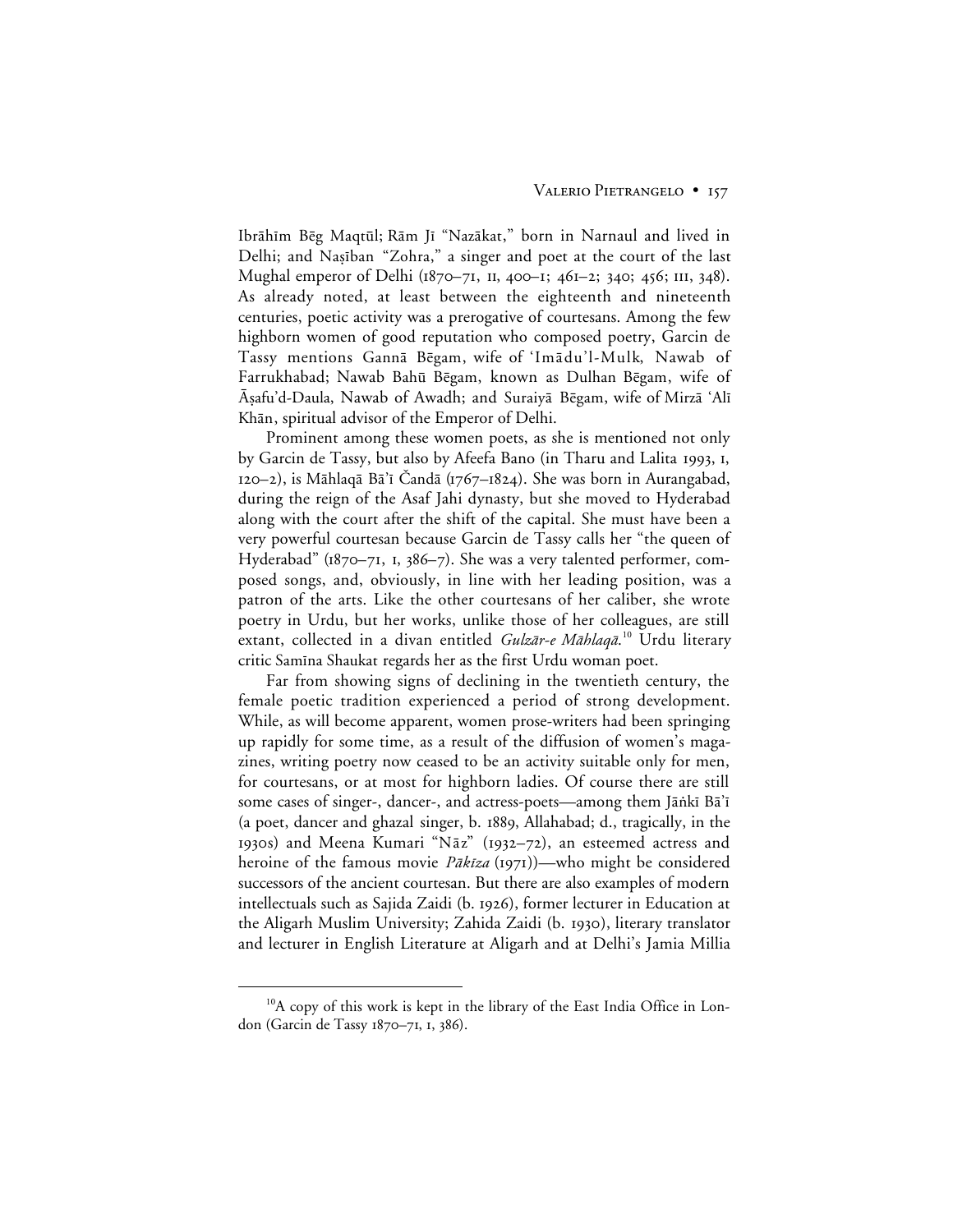Islamia; Jameela Nishat (b. 1953), Hyderabadi activist engaged in social work on behalf of women; and Pakistani poets, among others Fahmida Riaz, Kishwar Naheed, Azra Abbas, Parveen Shakir (1952–1994), and Zahra Nigah.

According to Christina Oesterheld (in Bredi forthcoming), it is in poetry that the female voice is differentiated most from its male counterpart, because of the greater depth of subject matter, increasingly dealing with female issues, although there is no lack of universal topics such as love, fate, death, God, social ills, etc.<sup>11</sup> Although a few women poets may sometimes have a preference for classical diction and closely follow traditional conventions (metrical patterns, rhyme, assonance, alliteration, figures of speech, etc.), many more consciously refuse to accept the male poetic legacy which gives enormous importance to form and conveys, by means of stilted language, an idealized message no longer apt to reflect social reality. Emblematic, in this respect, are the following verses written by Jameela Nishat:

> Faulun, Faulun this is not me Do not see me through the windows of iamb and trochee for I'm off on my journey breaking the walls of metre and syntax.

> > $(2000, 3)$

Such is also the case with several Pakistani feminist poets, whose poetry is a real instrument of denunciation and political struggle. The most popular among them, being included in almost every anthology, and one of the boldest in terms of content, as will be clear from the excerpts below, seems to be Kishwar Naheed. The most prolific poet of

 $11$ It is important to point out that, until the beginning of the twentieth century, women poets did not employ a language of their own to distinguish themselves from their male counterparts. Women have never written in the form of *rēkhtī*, which uses a language typical of the zenana, rather they have always tried to use standard Urdu. When making reference to a certain "lady," Mīr Yār 'Alī Jān Şāḥib, known as "the glory of rēkhtī," Garcin de Tassy makes a serious mistake because, in fact, Jān Şāḥib, author of a successful divan in *rēkhtī*, was a man. Cf. Naim 2001, 3-26.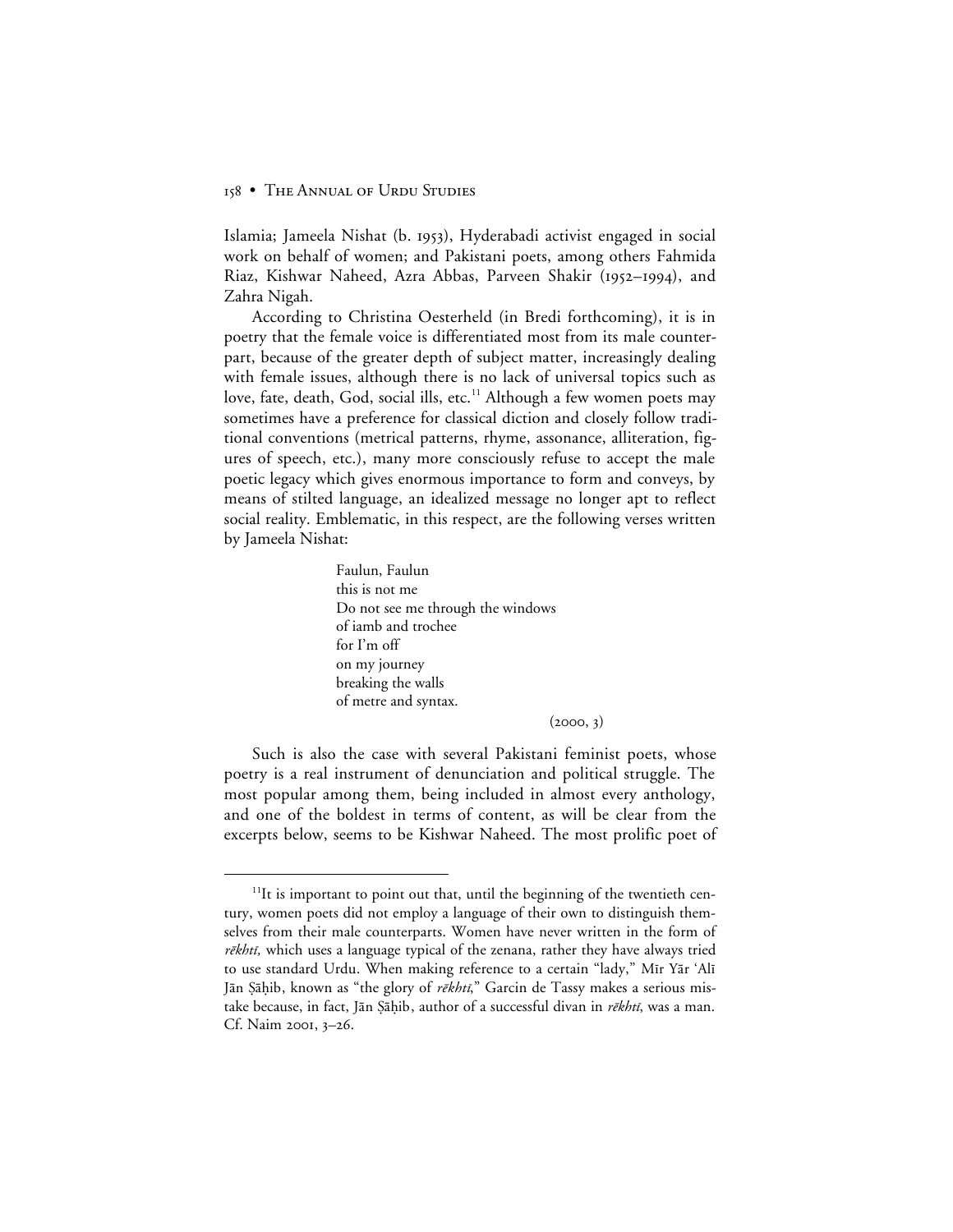her generation, she has, despite being a woman, held quite important positions. She has been associated with the Pakistani journals Pak Jamhūriyat and Adab-e Laṭif and has also edited the prestigious literary monthly Māh-e Nau. The following are the opening lines of her famous poem "Ham Gunahgār 'Auratēṅ " ("We Sinful Women"), a sort of manifesto of feminist writing in Urdu:

> It is we sinful women who are not awed by the grandeur of those who wear gowns

who don't sell our lives who don't bow our heads who don't fold our hands together. (in Ahmad 1991, 31)

The same tone can be seen in another poem, "Khud Kalāmī" ("Talking to Myself"):

> Punish me for if I live you might lose face Punish me for if my sons raise their hands you will meet your end If only one sword unsheaths itself to speak you will meet your end

Punish me for I love the new life with every breath I shall live my life and shall doubly live beyond my life. Punish me for then the sentence of your punishment will end.

 $(Ibid., 55)$ 

Interestingly enough, another poem, written by Parveen Shakir, bears the same title as the above but is completely different both in tone and in its author's attitude:

> To preserve the sanctity of my words I sit tongue-tied;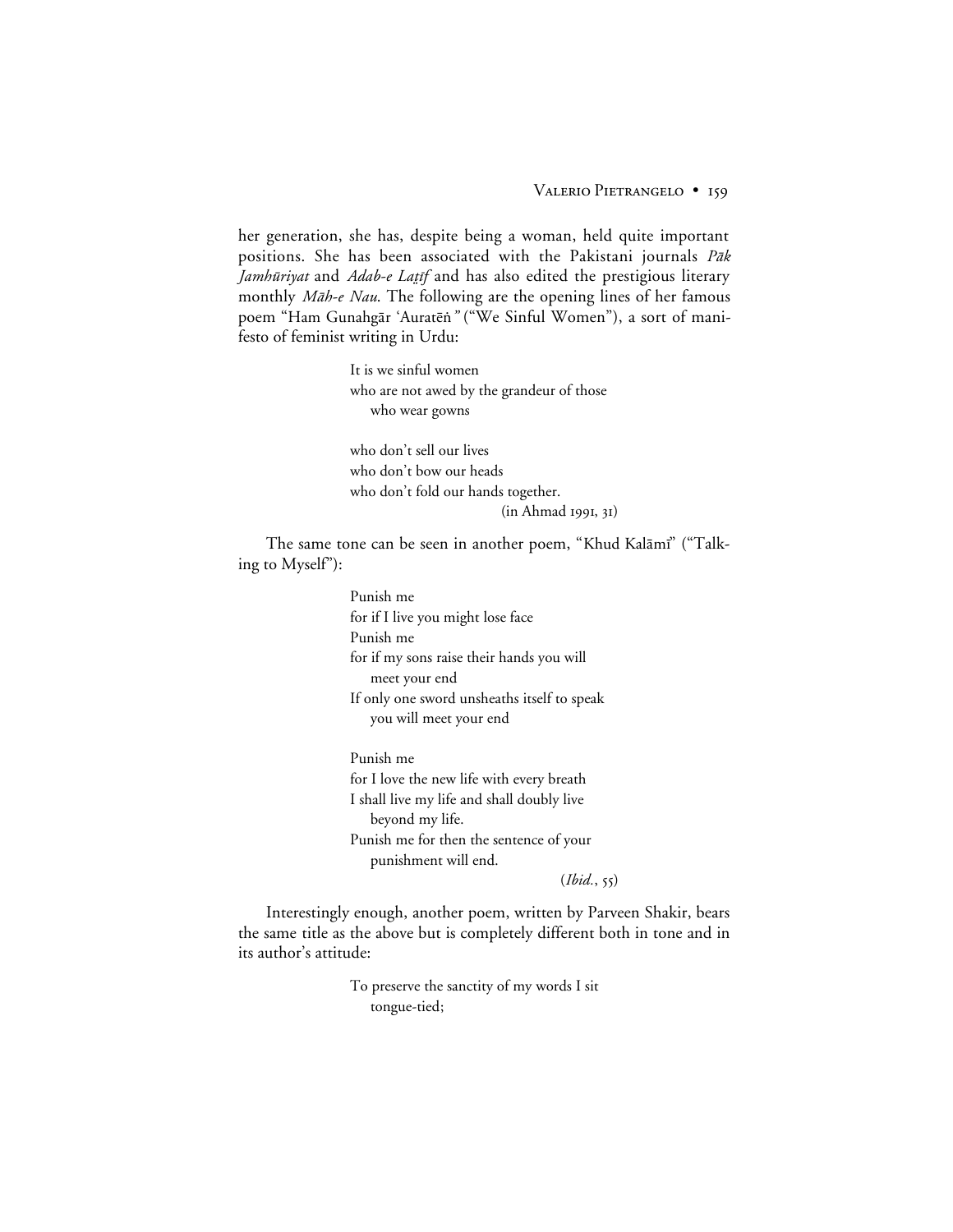I only talk to the walls, to myself, or my shade.

I am afraid the time may come When getting more and more withdrawn, I may lose the frequency, The self-communing faculty, (The link that joins me with me). And I may sit and shout one day, (Without knowing what I say) "May Day, May Day!"

 $(in Kanda 1998, 355 - 7)$ 

There is no doubt that Parveen Shakir, who died tragically in a 1994 car accident, cannot be considered a feminist poet. She is very wellknown and highly regarded, but her poetry is largely apolitical, sentimental and conformist: whenever she tried to explore the theme of physical love, for instance, she did it with full acceptance of the sexist values predominant in Pakistani society (Ahmad 1991, 6–7). So, her "Khud Kalāmī" is not an instrument of denunciation like Kishwar Naheed's, but "a cry of pain, the poet being no longer sure of any possibility of human communication" (Naim 1993, 172).

Eventually, the new woman, both Indian and Pakistani, claims for herself a new kind of emotional gratification which is physical as well as spiritual: poetic language is freed from the conventions of Persianized poetry, depicting women as objects of male love, incomparably beautiful, but void of any kind of personality. The works of these women are apt representatives of poetry used as a means to challenge male-dominated society, even with an awareness of every day's compromises and defeats. This trend can be seen in the works of Indian poet Jameela Nishat:

> If only I could rain tears on your shoulders! may my breasts glued to your lips cleanse the heart! may the whirlwind of your being embrace the storm raging within me!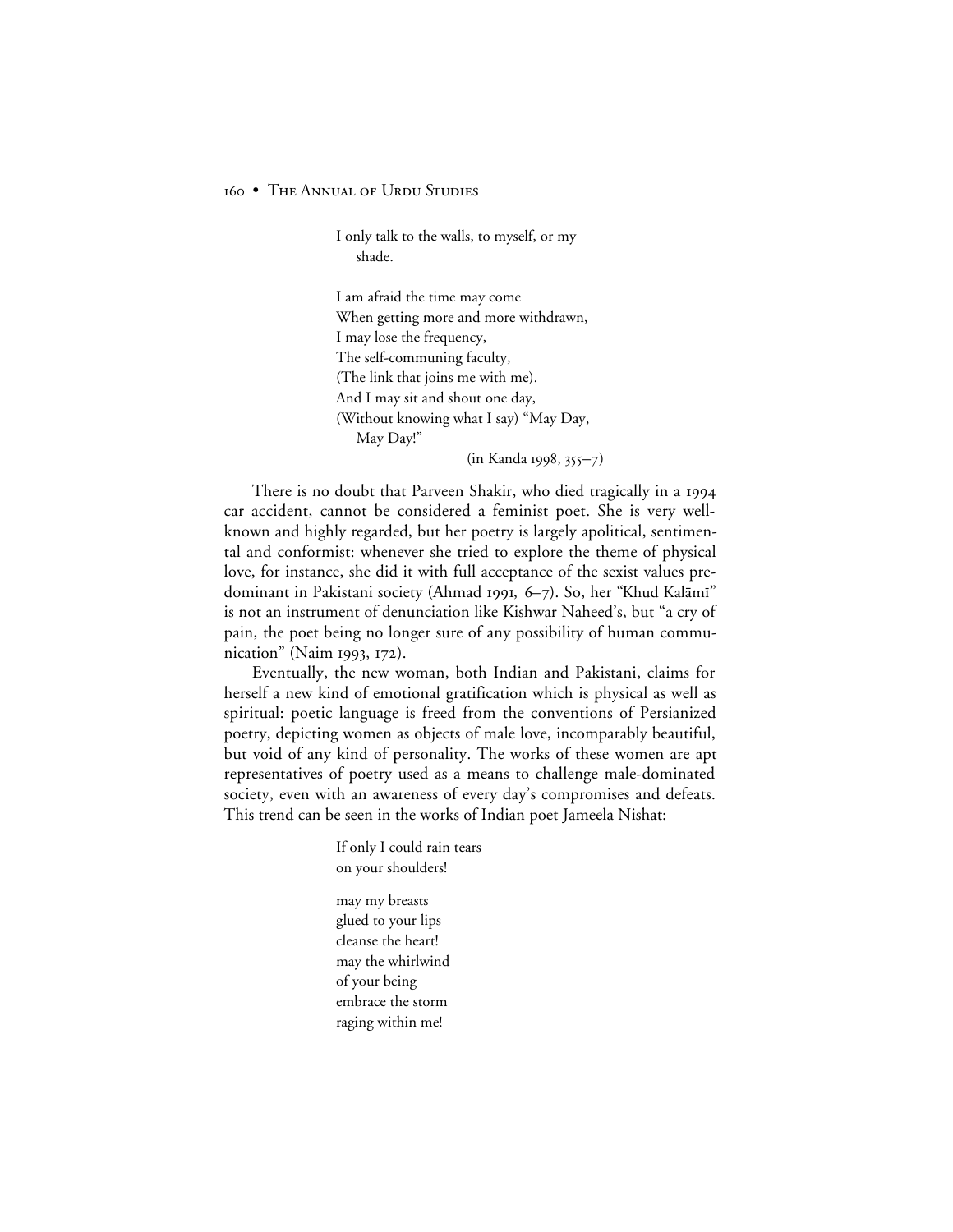# VALERIO PIETRANGELO • 161

may my cunt kiss your eyelashes! may your minaret plant itself twixt my domes and turn my body into a Taj!

#### $(2000, 35)$

Among all these women, Fahmida Riaz deserves special mention for her attitude towards language. According to her, "rural" language is more vital and more adequately reflects everyday life; therefore, she deliberately chooses a vocabulary of purely vernacular and Indic origin instead of the high-flown Persian terms usually preferred by male poets which are less easily understood by an audience belonging to the lower strata of society and lacking proper education, and which therefore make poetry a genre suitable mostly for the élite (see, among others Riaz 1986).

The poem "Akleema" ("Aqlīmā"), drawing its inspiration from the figure of the sister of Abel and Cain, is particularly enlightening in that sense:

> Imprisoned by her own body burning in the scalding sun She stands on a hilltop like a mark etched on stone Look at this mark carefully above the long thighs above the high breasts above the tangled womb Akleema has a head too Let God speak to Akleema some time And ask her something.

 $(in Ahmad 1991, 99)$ 

A close examination of the Urdu text will reveal an abundance of words of Indic origin, uncommon in classical poetry, and even the Arabic and Persian loanwords (perhaps with the exception of the word for "breasts," *pistān*) belong to the core of the common language. Furthermore, it should be pointed out that, even if Fahmida Riaz deliberately discards the traditional ghazal form, her compositions are extremely musical, as is clear from the following transcription: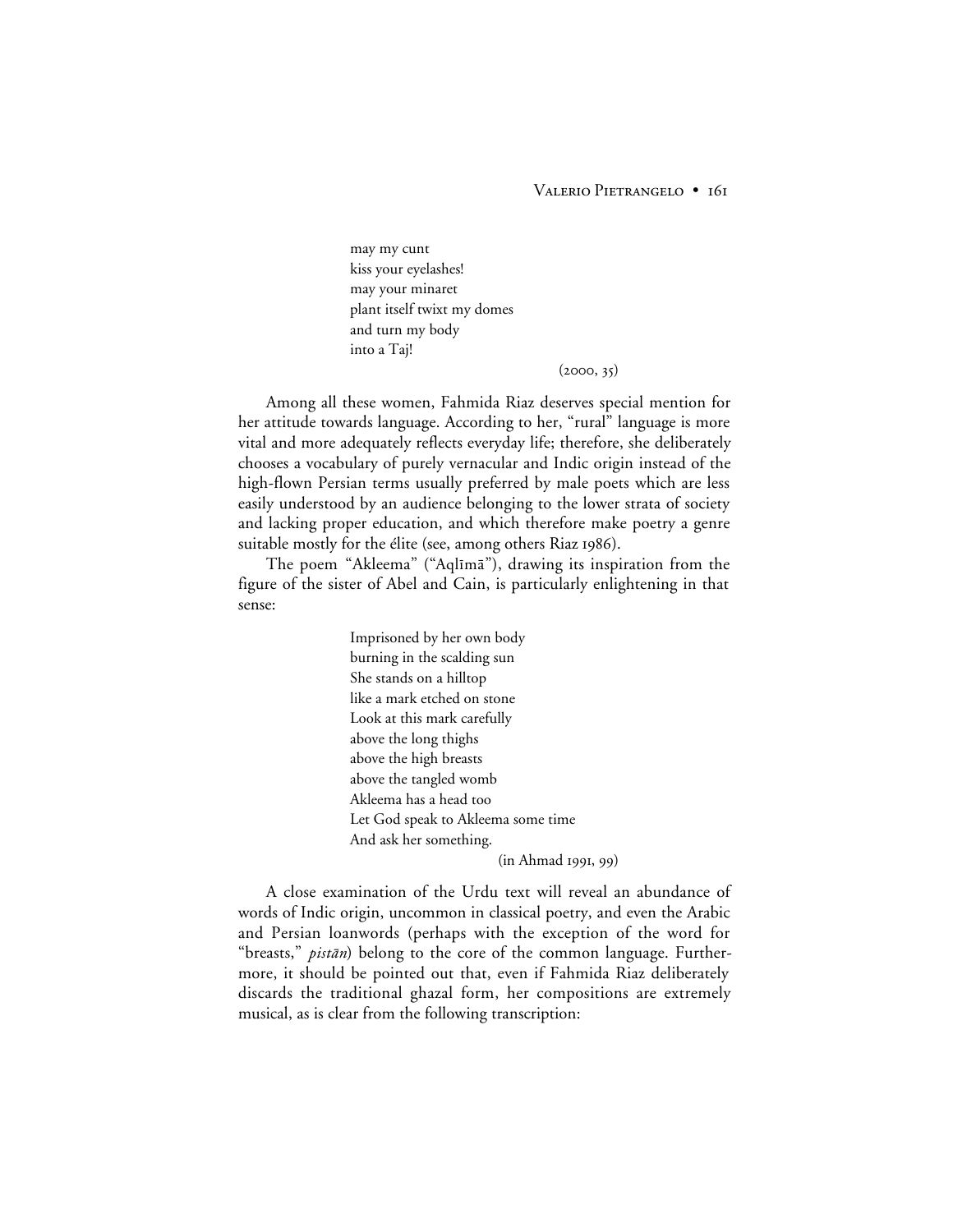vō apnē badan kī qaidī taptī hū'ī d<sup>h</sup>ūp mēṅ jaltė țīlē par k<sup>h</sup>arī hū'ī hai patt<sup>h</sup>ar par naqsh banī hai is naqsh kō ghaur sē dēkhō lambī rānōṅ sē ūpar ub<sup>h</sup>rē pistānōṅ sē ūpar pēčida kōk<sup>h</sup> sē ūpar Aglīmā kā sar bhī hai Allāh kab<sup>h</sup>ī Aqlīmā sē b<sup>h</sup>ī kalām karē Aur kuč<sup>h</sup> pūč<sup>h</sup>ē!

 $(ibid., 98)$ 

If the number of women writing poetry in Urdu has been large, their contribution to Urdu fiction has been even greater, and the topic has aroused great interest as can be seen from the number of anthologies published in the last few years. At the beginning, women's magazines were the channel through which Muslim women could put their writings on the literary scene, at first with the help and encouragement of their male relatives (husbands, fathers, and brothers), later on, more independently. To give an example, Mumtāz 'Alī's wife, Muhammadī Bēgam, the first feminist of Muslim India, was editor, on her husband's advice,<sup>12</sup> of the first successful women's magazine in Urdu, *Tahżib-e Nisvāṅ*,<sup>13</sup> which began publication in 1898 and continued until the 1950s. Journalism offered her the opportunity of writing not only articles, but also novels, guides to correct behavior, books on domestic science and cookery, etc. In the midst of the voices of the various male writers who, during the nineteenth and twentieth centuries, put themselves to the test with the genre of the "reformist novel," Muḥammadī Bēgam's voice was authentically feminine, as can be seen from her works, especially her novels, which

<sup>&</sup>lt;sup>12</sup>Mumtāz 'Alī contributed articles regularly but did not interfere in any way with his wife's editorial activity. Cf. Hussein 1996, 77.

<sup>&</sup>lt;sup>13</sup>Other famous women's magazines in Urdu included Sharif Bibi, edited by Maḥbūb 'Alam; Rāshidu'l-Khairi's 'Ismat; and Shaikh Muḥammad 'Abdu'l-Lāh's Khātūn.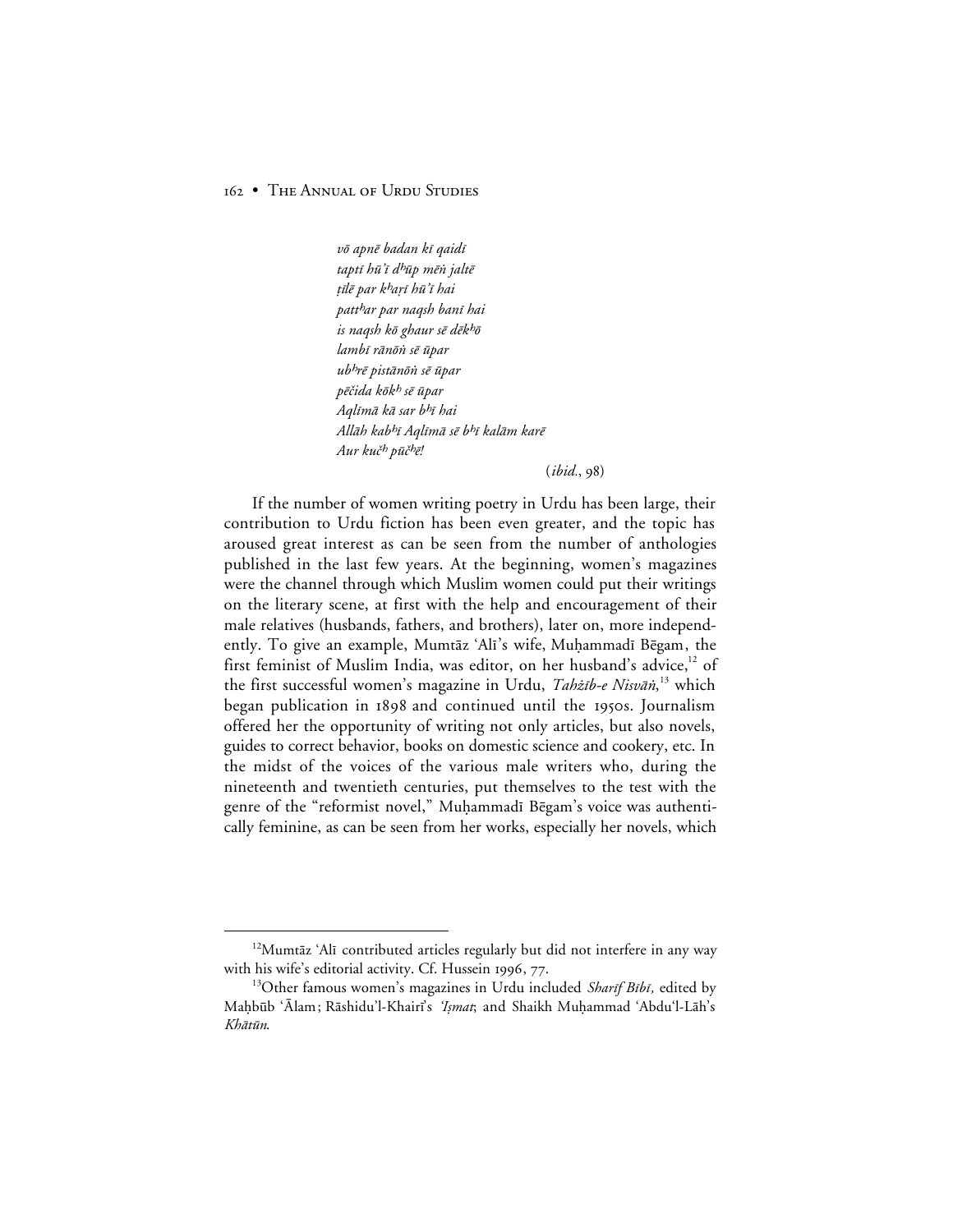have aroused the interest of some scholars.<sup>14</sup> According to Shaista Akhtar Bano Suhravardi Ikramullah, the first Indian Muslim woman to obtain a Ph.D. from the University of London,<sup>15</sup> Muhammadī Bēgam's female characters were entirely based on the figure of Asghari, the heroine of Nažīr Aḥmad's first two novels. In the opinion of Aamer Hussein, on the other hand, the inspiration for her leading female characters came from the countless experiences of her own life. Despite being a Muslim woman who strictly observed purdah, Muḥammadī Bēgam was deeply influenced by her father, Maulvī Muḥammad Shafī' of Lahore, an extremely enlightened man who encouraged her to study, by her husband Mumtāz 'Alī, and by the multitude of people she came into contact with during her career as a journalist (Hussein 1996,  $78-9$ ).

Many women, in the following years, followed in her footsteps. There was, for example, Șughrā Humāyūṅ Mirzā, a novelist and editor of two ladies' journals, an-Nisā', published in Hyderabad, and later Zēbu'n-Nisā', based in Lahore (on her see Tharu and Lalita 1993, 1, 378–9). There was also Hijāb Imtiyāz 'Alī, an author of novels and short stories, and the editor of *Tahżīb-e Nisvān* together with her husband Imtiyāz 'Alī Tāj (son of Muhammadī Bēgam).

Nażar Sajjād Ḥaidar, mother of Qurratulain Hyder, one of the greatest living novelists writing in Urdu, also entered the world of literature thanks to women's magazines. She was born near Sialkot in 1894 into a Shi'a family known for the learning and scholarship of its women. Her father, Mīr Nažru'l-Bāqar, was appointed military supplier in the army department and assigned to the North-West Frontier Province. Educated at home, Bint Nażru'l-Bāqar (this was her maiden name) was among the first women subscribing to *Tahżīb-e Nisvān*. At the beginning her main contribution consisted of the letters she sent to the editor, but later on she started writing brief articles. Her contributions became so frequent that she was soon known as tahżībī behan. When, in 1910, Mumtāz 'Alī decided to establish a magazine for girl children, the famous  $P<sup>b</sup>\bar{u}$ , Bint Nażru'l-Bāqar became its editor, a position that she retained until she married Sajjad Hyder Yildarim. Her first novel, Khairu'n-Nisā Bēgam, was published in Lahore in 1908 when she was only 14 years old. After her mar-

<sup>&</sup>lt;sup>14</sup>For example, Hussein discusses two of her novels,  $\textit{Saffya}$  (1902), about the evils of arranged marriages, and *Sharif Bēṭī* (1903), about a woman opening a school in her house  $(1996, 78-86)$ .

<sup>&</sup>lt;sup>15</sup>Her doctoral thesis was later published (see 1945).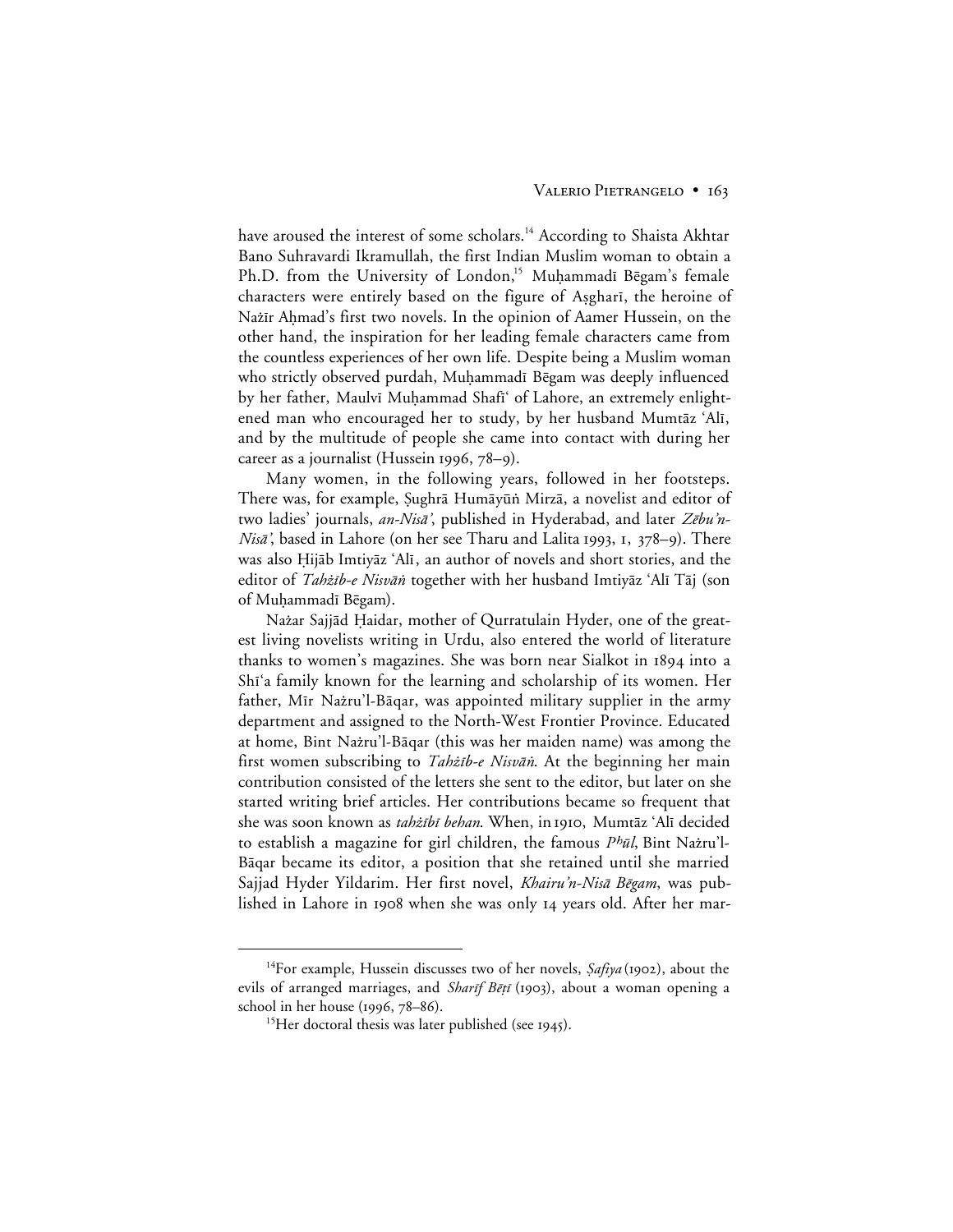riage, in 1912, she started writing using the name of Nažar Sajjād Ḥaidar. She also took part in social and political activities: she was among the first ideologists of the All-India Muslim Ladies' Conference, she modified the design of the traditional burqa and *gharāra*, and she herself came out of purdah in 1923 when she joined the struggle for independence. Nažar Sajjād Haidar opened several schools for girls in various cities of Uttar Pradesh and it seems that, thanks to her influence, many North Indian Muslim families started sending their daughters to school and university. Her second novel, *Āh-e Mazlūmān* (The Sigh of the Oppressed, 1913) deals with the troubles deriving from the custom of bigamy. Suraiyā, published in 1933, draws its inspiration from the issue of arranged marriages, and *Najma*, 1939, depicts the dangers connected with massive Westernization of Indian society. Today, her works, mostly out of print, are considered affected and sentimental, but during her lifetime, they were published in installments in women's magazines and avidly read (on her see Tharu and Lalita 1993, 1, 391–3).

The real watershed marking the beginning of contemporary Urdu fiction written by women was the rise of the Progressive Writers' Movement which undermined, from the 1930s onwards, most kinds of gender distinctions. The turning point for the development of progressive literature, or taraqqi pasand adab, was the publication of Angārē (Burning Coals, ), a collection of ten short stories by four different authors (Sajjad Zaheer, Ahmed Ali, Mahmuduzzafar, and a woman, Rashid Jahan). The technical quality of the stories was not very impressive, nevertheless the themes of the stories were extremely innovative and reflected the disillusionment of the new generation of writers who were prone to atheism, to frankness regarding sexuality, and to revolt against traditional Indian morals. There is probably no need to remind the reader that the collection was immediately banned by the British Government and all the unsold copies were confiscated.

Many women writers took an active part in the Progressive Writers' Movement and met with outstanding success dealing with all sorts of topics, even those traditionally considered being taboo, such as sex and communal violence which were previously confined to the writings of audacious male writers like Sa'ādat Ḥasan Manṭō (Flemming and Naqvi, ). Prominent among the women belonging to the Progressive Writers' Association were Rashid Jahan, Ismat Chughtai, Razia Sajjad Zaheer and ¿iddµqa B®gam Sevh≥rvµ. Among those who migrated to Pakistan after 1947, the sisters Khadija Mastur and Hajira Masrur deserve special mention.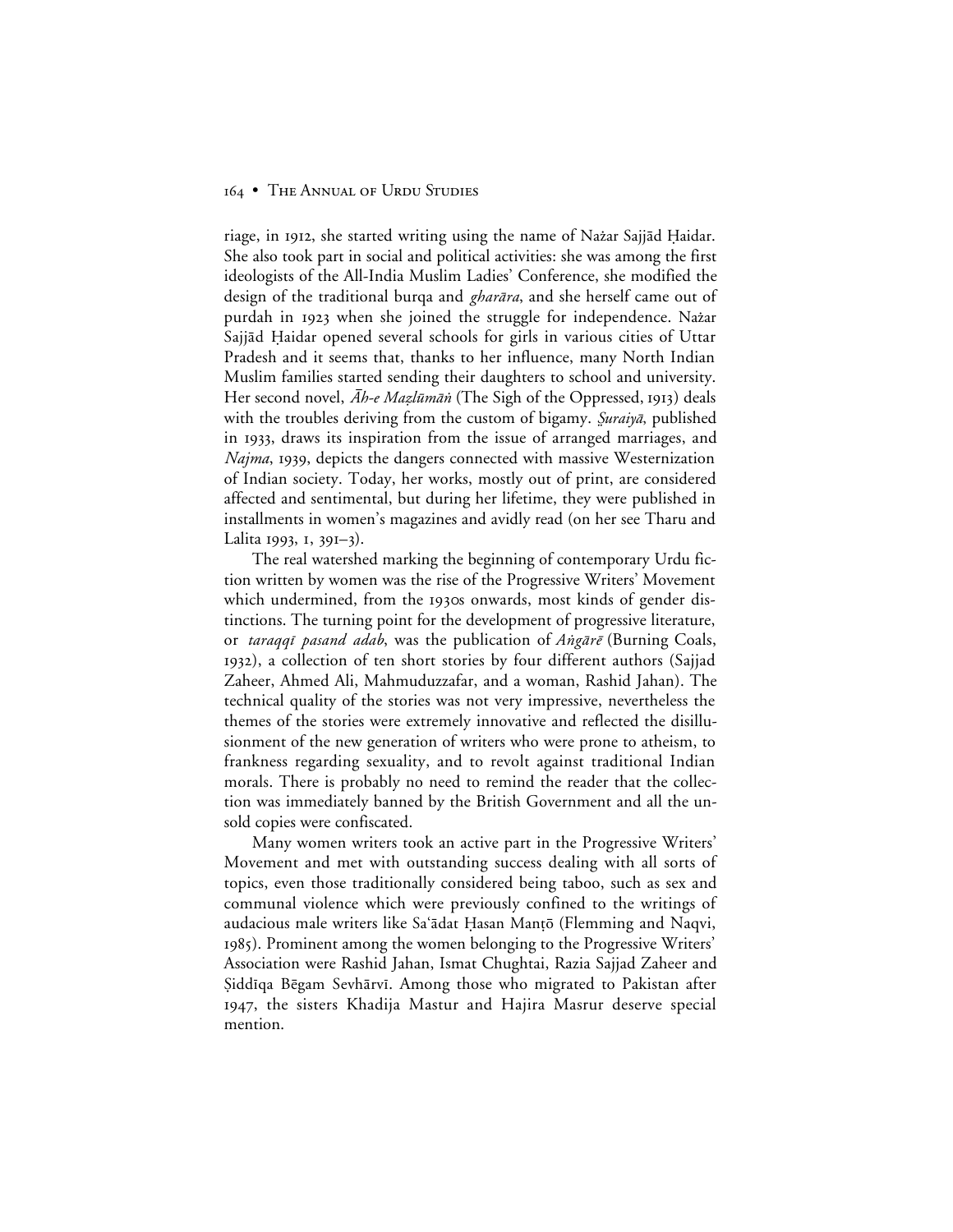# VALERIO PIETRANGELO · 165

A cousin of Qurratulain Hyder, Rashid Jahan (b. 1905, Aligarh) was a pioneer of female progressive literature and a role model for all the women writing in the following years. Her family was particularly enlightened and progressive, especially in terms of women's issues: her father, Shaikh Muḥammad 'Abdu'l-Lāh, was the editor of the magazine Khātūn, two of her sisters became headmistresses, and a third an actress.<sup>16</sup> Rashid Jahan studied in Lucknow, at the famous Isabella Thoburn College, then at the Lady Hardinge Medical College, where she obtained a degree in 1931. In 1934 she married another member of the Angārē writers' group, Mahmuduzzafar, who in those days was deputy headmaster of a college in Amritsar. During her stay in Amritsar she came into contact with a group of Marxist intellectuals based in Lahore, among them the noted poet Faiz Ahmed Faiz. In 1937 she and her husband moved to Dehra Dun where she became deeply involved in the activities of the Progressive Writers' Association. From that time onward her life was very busy, divided between her professional work as a gynecologist, her political activity in the Communist Party, her literary career, her editorship of the political magazine *Čiṅgārī*, and, obviously, her family life. Physically weakened, she recovered with difficulty from an operation on her thyroid in 1944. In 1949 she was even arrested, together with other leading figures of the Communist Party. Her life came to an untimely end in 1952.

Since the primary aim of her writing was to promote her ideas on women's issues, all of her stories dealt with women's problems, including sex-related problems and female abuse. She was particularly interested in theater: in fact, she believed that the dialogues she used in most of her stories were the most effective means to convey her message. In *Pardē kē* Pičhē (Behind the Veil), a one-act play included in the Angārē anthology, and in one of her short stories, "Dillī kī Sair" ("A Visit to Delhi"), Rashid Jahan depicts with great mastery the plight of the majority of Indo-Muslim women using a dialogue occurring between two ladies. One of them, Muḥammadī Bēgam, complains about the problems she has to face daily. For instance, this is how she describes the death of her son Nasir:

"Oh dear, sister. You weren't here when Nasir died. Poor little chap, he was only four months old. I wouldn't wish on my worst enemy all that *he* had to suffer. Even strangers couldn't bear to look at him. His wetnurse

<sup>&</sup>lt;sup>16</sup>Her name was Khursheed Mirza, but she was better known as Renuka Devi. She also wrote some short stories.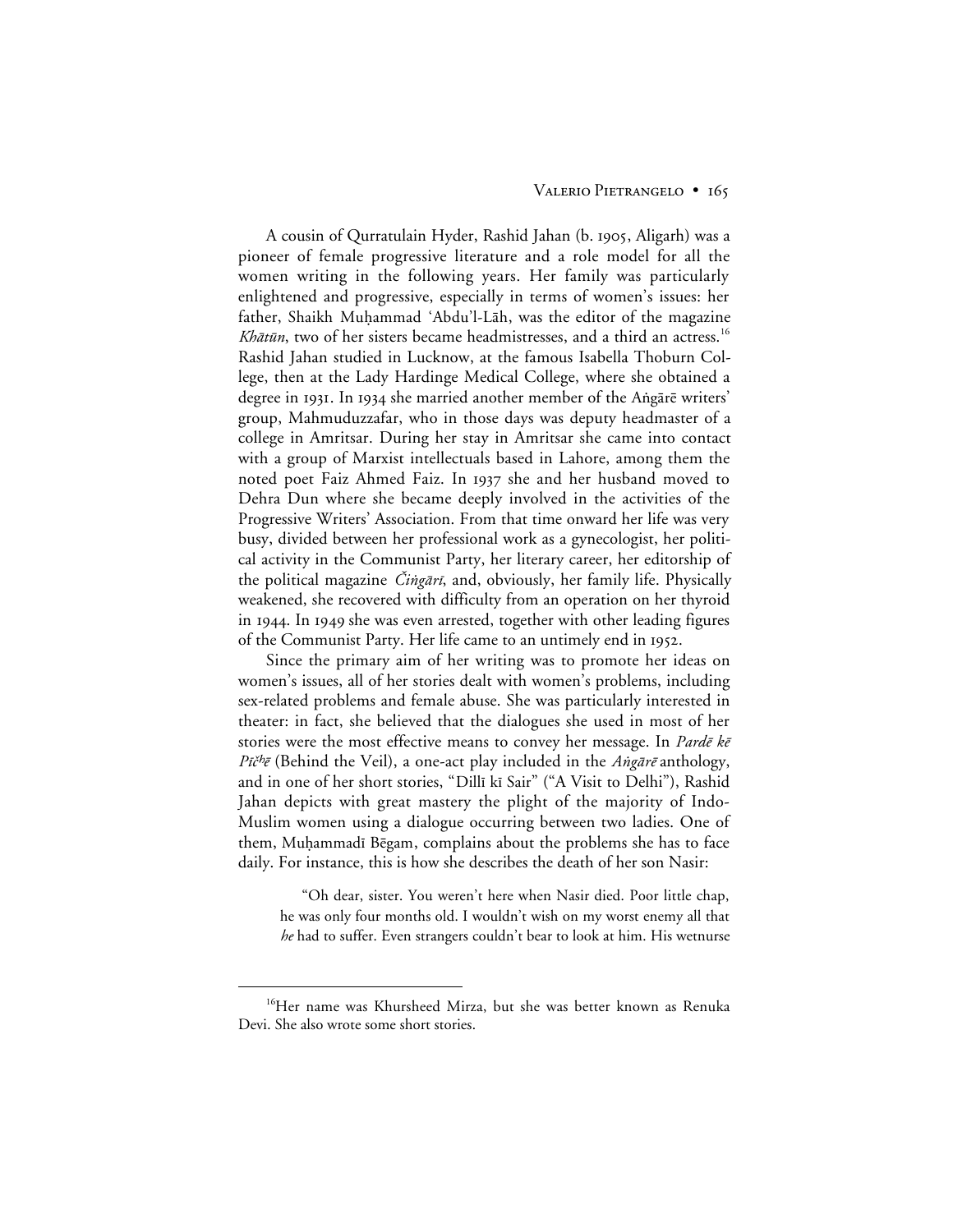was quite a strapping girl. She looked quite healthy. But she had V.D., and no one had the least suspicion of it. The baby caught it. He got huge blisters all over his body, and when they burst the flesh was all raw and there was pus oozing from everywhere. […] Anyway he rotted away for two months and then died."

(in Russell 1995, 38).

It's quite clear here that Rashid Jahan is writing from the perspective of her knowledge and her practice as a woman doctor. Some of the troubles discussed during the conversation with Aftab Bēgam, such as female sexual problems, unwanted pregnancies, a husband's unfaithfulness, etc., were considered, in those days, taboo subjects and it was indecorous for women writers to even mention them. Such topics might be common during a private conversation, but women would never make them public. This last observation is even more appropriate in the case of Muḥammadī Bēgam's final embarrassing secret:

"[He] was off in Chavari<sup>17</sup> all the time. That suited me fine. As God's my witness, the day he goes off somewhere I sleep soundly at night. But every day it's, 'You're always ill. How long am I to put up with it? I'm going to marry again.' […]

"I live in fear all the time. God take me away before I have to see the face of a co-wife. And I can't tell you all the things I've done from fear of that. I've had myself operated on twice. […]

"My womb and all my lower parts had fallen. I got it put right so that he could get the same pleasure again as he'd got from a newly-married wife. But when a woman has a baby every year how *can* she stay in good shape? It slipped down again."

 $(ibid., 45-6)$ 

Rashid Jahan's first spiritual heir was certainly Ismat Chughtai,<sup>18</sup> from the 1940s onward another prominent representative of the Progressive Writers. She was born in 1915 in Badayun, a town in Uttar Pradesh, into a well-to-do family, and she always showed her firm intention to

 <sup>17</sup>Delhi's red light district.

<sup>&</sup>lt;sup>18</sup>For details about Ismat Chughtai, see Tharu and Lalita 1993; Hameed and Mehdi 1996; Hameed and Farrukhi 1998; Hussein 1999; Holmstrom 1990; and Russell 1992, 224–8. For some good translations of her works, see Chughtai 1990, 1993 and 2001.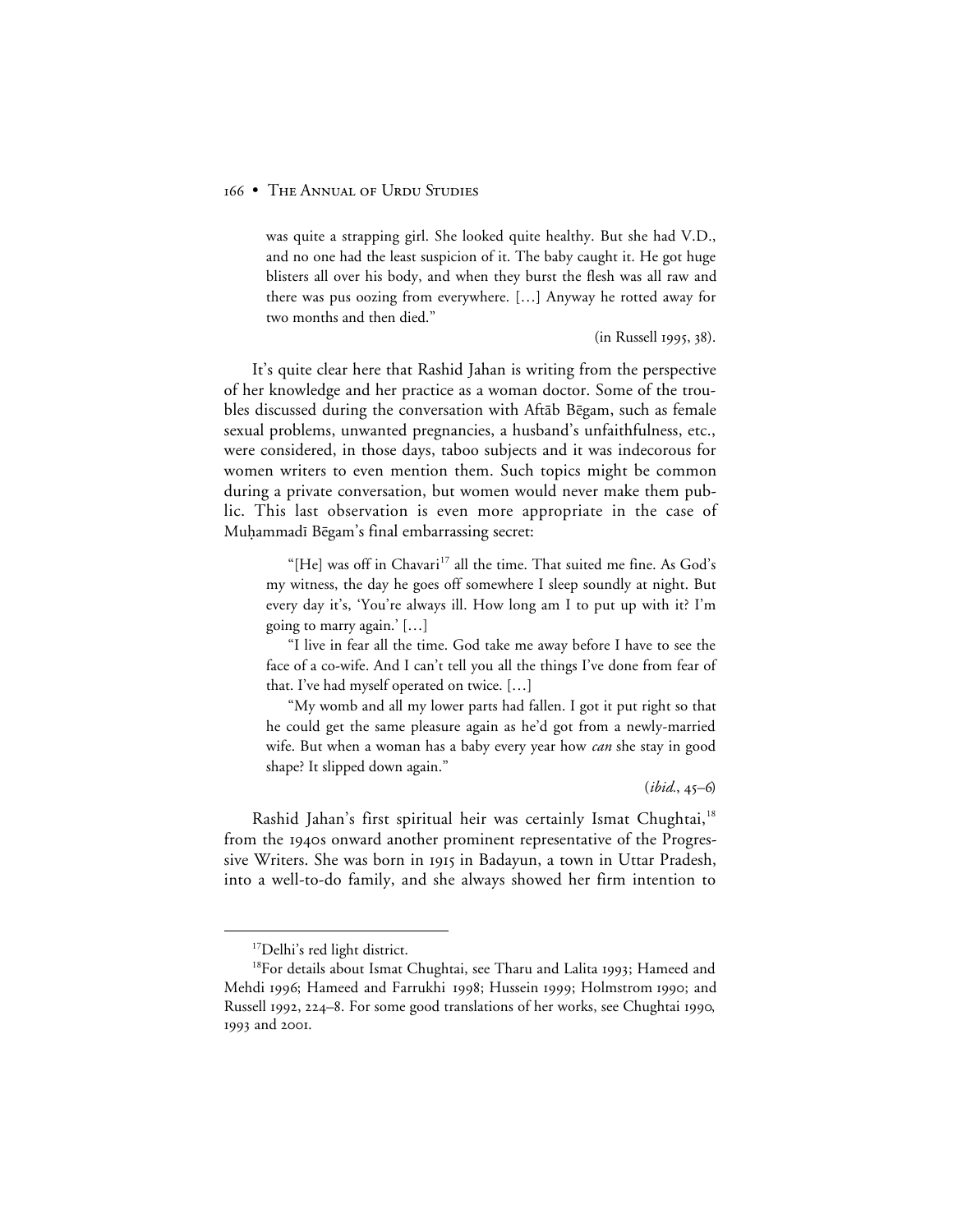follow in the footsteps of her brothers, refusing to do embroidery or play with dolls. Indeed, some of her female characters seem to resemble her. Here is an apt example, excerpted from her story "Lihāf":

I was then a small girl and fought all day with my brothers and their friends. Often I wondered why the hell I was so aggressive. At my age, my other sisters were busy drawing admirers, while I fought with any boy or girl I ran into.

 $(Chughtai 200I, I3)$ 

The first person to influence Ismat Chughtai significantly was her brother, the famous writer Azim Beg Chughtai who taught her English, history, the *Qur'an* and Hadis, and kindled in her a deep love for literature. Notwithstanding the relative freedom she enjoyed during her childhood, she had to struggle for her right to an education, so when, at the age of fifteen, her parents began arranging her marriage, Ismat rebelled against them with the threat to run away to a missionary-run school and be converted to Christianity. Eventually she escaped from the "tragedy" of arranged marriages and obtained permission to study first at the Isabella Thoburn College and then at Aligarh Muslim University.

In 1941 she married the film director Shahed Lateef. For several years, she held appointments as a teacher, but from 1943 onwards, she completely devoted her life to fiction, so deeply was she influenced by Rashid Jahan, a woman she greatly admired and on whose life she moulded many of her heroines. The fictional situations usually described by Ismat were taken from life in middle-class families, and she was able to explore them with incomparable insight and frankness. She was charged with obscenity and had to stand trial, but she never checked her pen nor was she afraid of later writing short stories such as "Phisaddi" ("The Laggard"), about a girl sexually harassed by her cousin during summer holidays, or the famous "Liḥāf" ("The Quilt"), about the lesbian relationship between a landlord's wife and her female servant as seen through the innocent eyes of a child. In the latter the Begum is uncared for by her husband, the Nawab, who is apparently homosexual. This is how the narrator introduces him to the reader:

Her poor parents had agreed to marry her off to the nawab who was of "ripe years" because he was very virtuous. No one had ever seen a nautch girl or prostitute in his house. He had performed hajj and helped several others undertake the holy pilgrimage.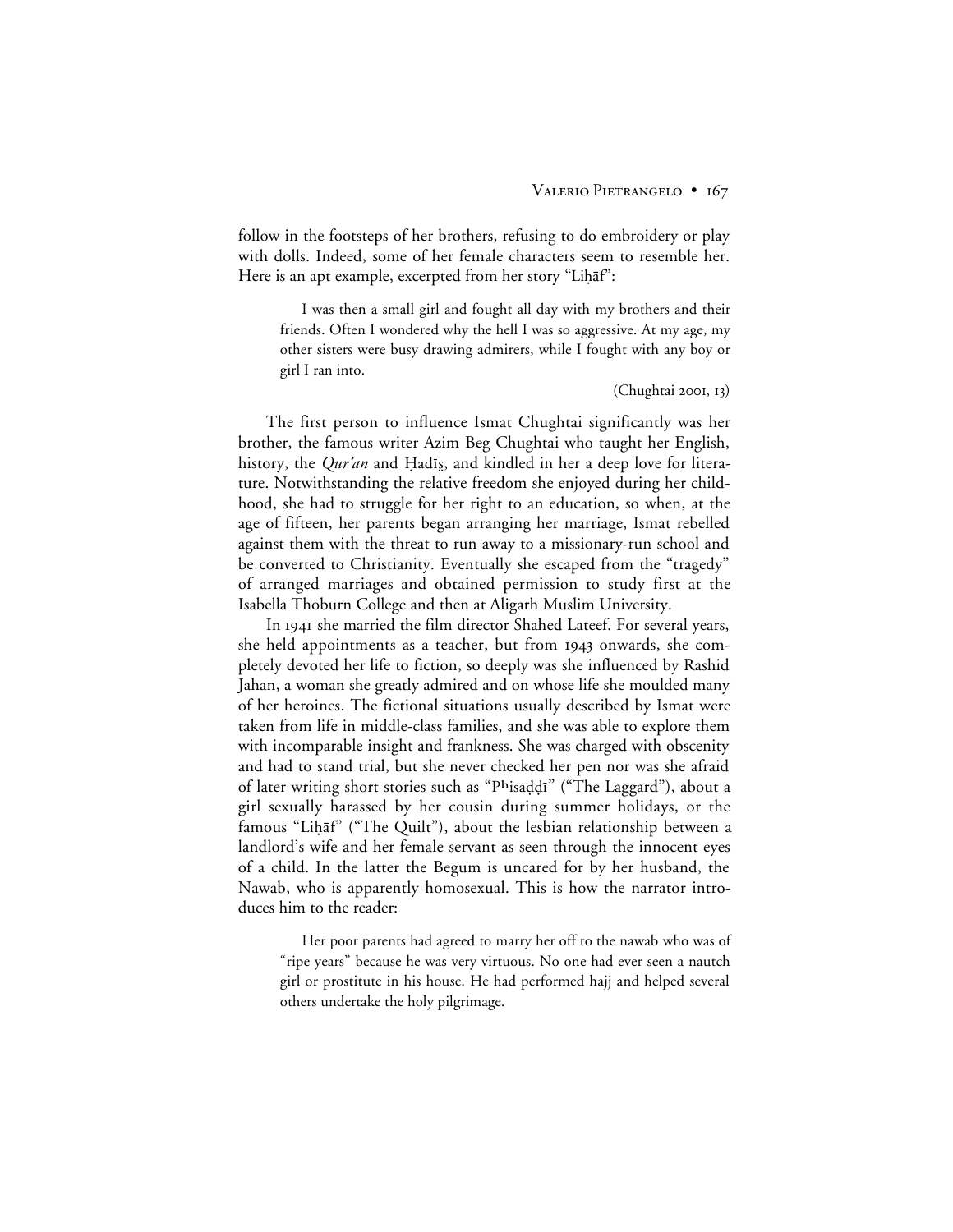He, however, had a strange hobby. Some people are crazy enough to cultivate interests like breeding pigeons or watching cockfights. Nawab Saheb had only contempt for such disgusting sports. He kept an open house for students—young, fair, slender-waisted boys whose expenses were borne by him.

 $(ibid., 13-4)$ 

The Nawab's portrait is not unequivocal. Likewise, this is how the child discovers, without realizing it at first, the relationship between the Begum and the servant Rabbū:

I woke up at night and was scared. It was pitch dark and Begum Jaan's quilt was shaking vigorously, as though an elephant was struggling inside.

"Begum Jaan …" I could barely form the words out of fear. The elephant stopped shaking, and the quilt came down.

"What is it? Get back to sleep." Begum Jaan's voice seemed to come from somewhere else.

"I'm scared," I whimpered.

"Get back to sleep. […]

"May I come to you, Begum Jaan?"

"No, child … Get back to sleep." Her tone was rather abrupt. Then I heard two people whispering. Oh God, who was this other person? I was really afraid.

"Begum Jaan … I think a thief has entered the room."

"Go back to sleep, child … There's no thief."

This was Rabbu's voice. I drew the quilt over my face and fell asleep.

 $(ibid., 17-8)$ 

Countless women, under the auspices of the Progressive Writers' Movement, and influenced by authors such as Prem Chand and Krishan Chandar, followed the example of Rashid Jahan and Ismat Chughtai, both in India (e.g., Jilani Bano and Vajida Tabassum), and in Pakistan (e.g., Altaf Fatima and Jamila Hashmi). Many of them have become quite important in the field of contemporary Urdu literature and their works deserve to be investigated in more depth.

Before concluding this brief outline, it is necessary to mention the greatest living woman prose-writer of Urdu literature, Qurratulain Hyder, born in Aligarh in 1927, the daughter of Sajjad Hyder Yildarim and Nażar Sajjād. She studied at Isabella Thoburn College and went on to obtain an M.A. in English Literature from Lucknow University. A very prolific author, she has produced at least seven novels and five collections of short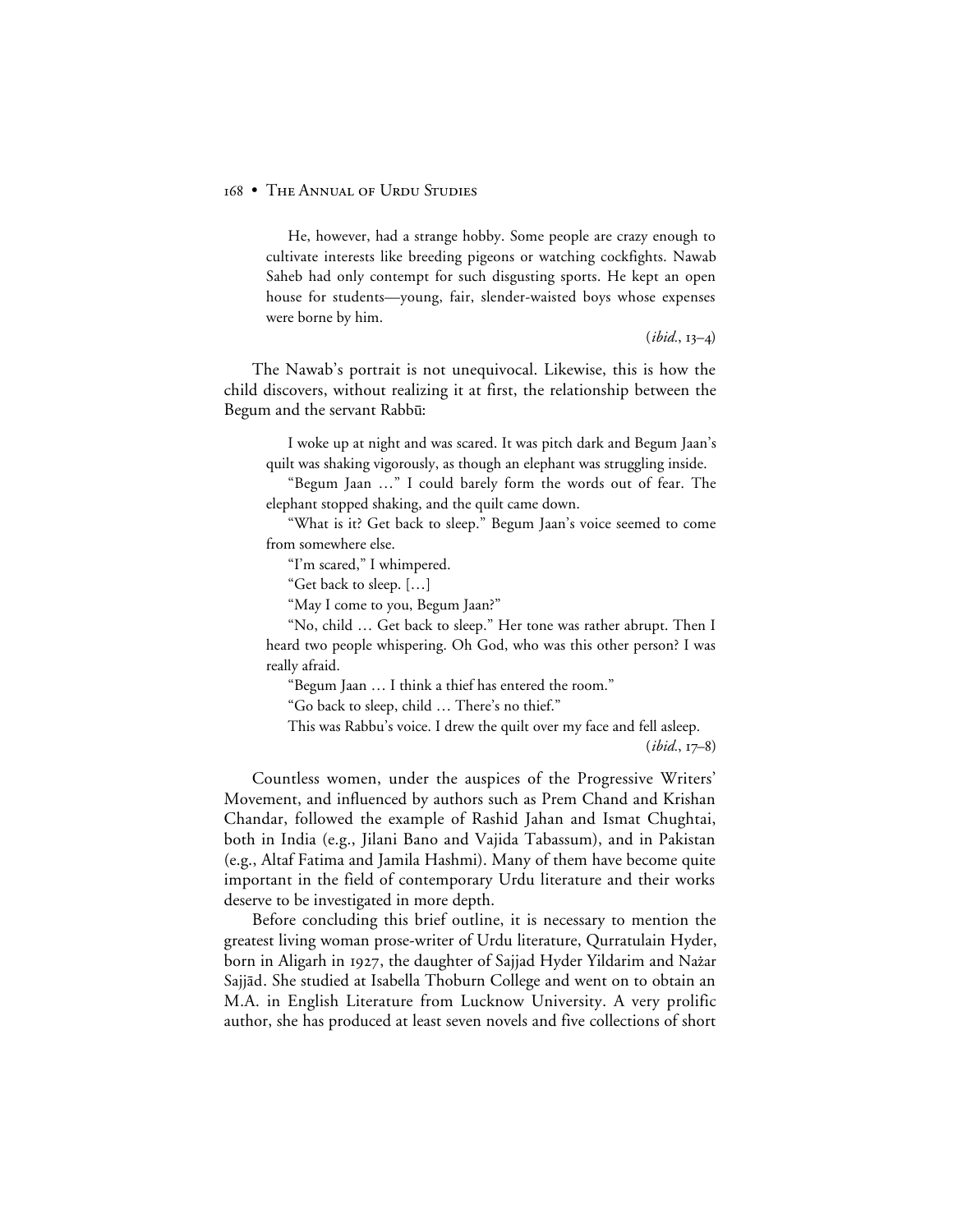stories in Urdu alone.  $\bar{Ag}$  kā Daryā (1959), considered by general acclaim to be her masterpiece, is a novel about the flux of Time and the various strains of Indian civilization.

Hyder began writing during the 1940s, but she cannot be set in the frame of progressive literature, even though she must have been deeply influenced by the Progressive Writers' Movement as well as by the works of all the women who came before her. Her fame and importance, however, are so universally acknowledged that she stands out as a giant among the multitudes of Urdu prose-writers, both men and women, and it would not be fair to consider her exclusively in relation to other women writers.

In this respect, Christina Oesterheld wrote that during the first two decades of the twentieth century women writers followed the rules established by men, but in the 1930s and 1940s the authentically feminine voices of Rashid Jahan and Ismat Chughtai began to rise, marking a real watershed. These two writers began to radically question male supremacy and the traditional role of women. Hyder, however, did not seem much interested in this kind of perspective, confident that she would be able to assert herself as a writer without a gender distinction. Therefore, although she frequently wrote about women in her works, female issues were not her primary concern. Muhammad Sadiq argues that "in her stories it is women who are in the centre of the picture and men are there to enable her to dramatise their misfortunes" (1983, 320). This is true of only a part of her fictional output, stories such as "Patjhar kī Āvāz" ("The Sound of Falling Leaves"), "Hasb Nasb" ("Honor"), "Dālan Vālā" ("Dalan Wala," the author herself has translated the short story as "Memories of an Indian Childhood"), and "Sītā Haran" ("Sita Betrayed") that may be said to focus in some sense on the plight of women. However, it is not possible to label the rest of her fiction as "feminist." Even in *Čāndnī*  $B\bar{e}$ gam (1990), where Hyder has depicted the emerging career woman in Indo-Muslim society, many other themes can also be singled out: "changing social relations in the context of the abolition of the zamindari system, the shallowness of leftist positions exhibited by members of the privileged classes, the complexities of relations in families divided between India and Pakistan, the commercialization of folk art, etc." (Oesterheld forthcoming).

This paper has attempted to survey the relationship between Urdu literature and women, focusing not only on women writers but also on women as recipients of edifying works and as leading characters in works of fiction written by men. No doubt this study is incomplete, but it was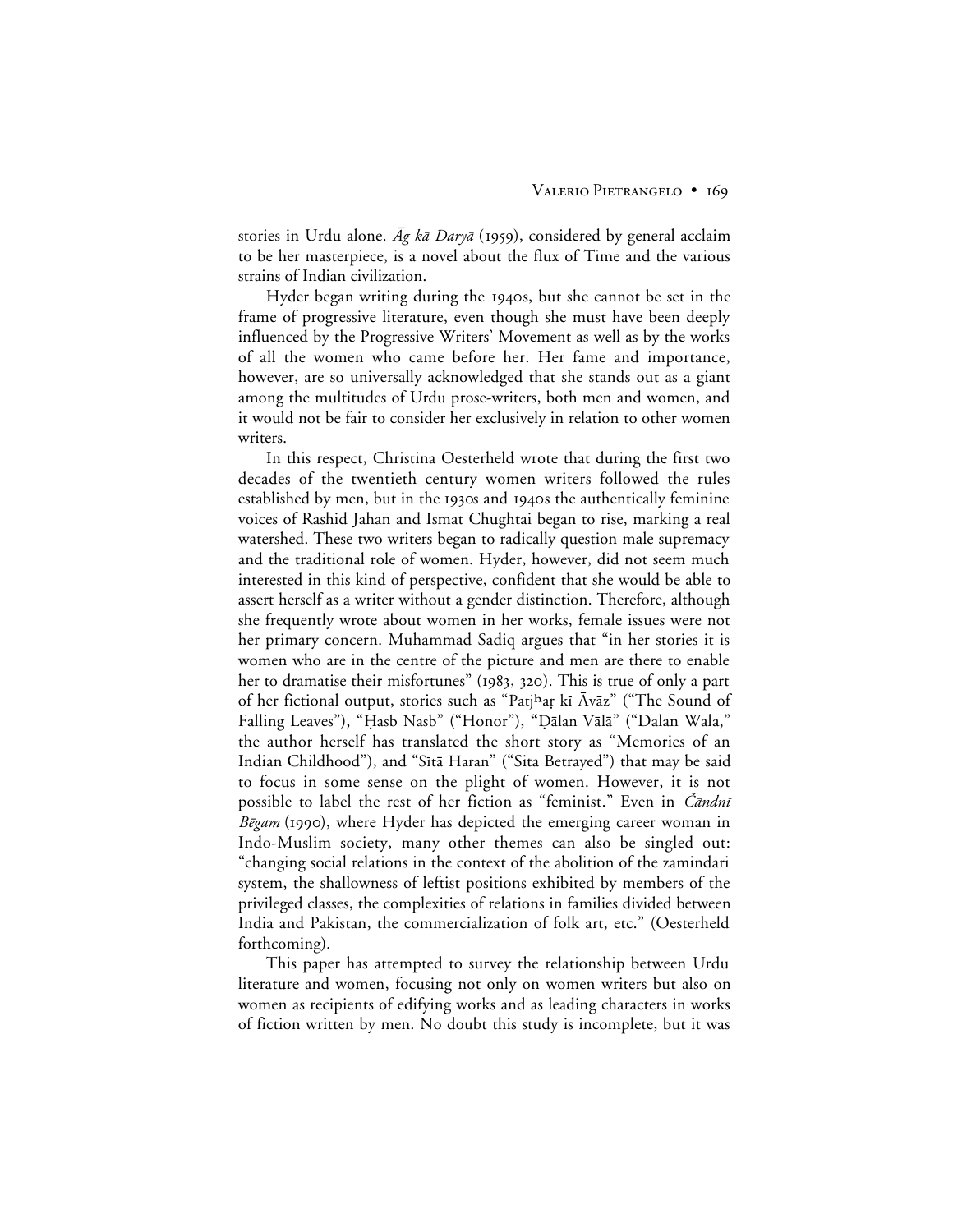necessary to circumscribe such a vast topic. Many of the authors mentioned here would deserve their own book-length study. Nevertheless, my hope is that this brief outline will provide a clear sketch of the essential developments in Urdu literature related to women within the more general context of Urdu literature.  $\Box$ 

# **Works Cited**

- Ahmad, A. . *Islamic Modernism in India and Pakistan (–)*. London: Oxford University Press.
- Ahmad, N. . *Taubat al-Nasuh = The Taubatu-n-Nasuh (Repentance of Nassooh)*. Translated by Matthews Kempson. London: W.H. Allen & Co.
- ——. . *The Bride's Mirror*. Translated by G.E. Ward. Delhi: Permanent Black.
- Ahmad, R., ed. . *We Sinful Women*. London: Women's Press.
- Asaduddin, M. 2001. "First Urdu Novels: Contesting Claims and Disclaimers." *The Annual of Urdu Studies* 16, pt. 1: 76–97.
- Beg, Farhatullah. 1992. Dāktar Nažīr Ahmad kī Kahānī: Kuč<sup>h</sup> Mērī aur Kuč<sup>h</sup> Unkī Zabānī. Delhi: Anjuman Taraqqī Urdū, Hind.
- Bhushan, J.B. . *Muslim Women in Purdah and Out of It*. Delhi: Vikas.
- Bredi, D., ed. Forthcoming. *Islam in Contemporary South Asia*.
- Chughtai, Ismat. 1990. *The Quilt and Other Stories*. Translated by T. Naqvi and S. Hameed. Delhi: Kali for Women.
- ——. . *The Heart Breaks Free & The Wild One*. Translated by T. Naqvi. Delhi: Kali for Women.
- ——. . *Lifting the Veil: Selected Writings of Ismat Chughtai*. Translated by M. Asaduddin. Delhi: Penguin Books.
- Flemming, L.A. and T. Naqvi. 1985. Another Lonely Voice: The Life and Works of *Saadat Hasan Manto*. Lahore: Vanguard Books.
- Garcin de Tassy, J. 1870-71. Histoire de la Littérature Hindouie et Hindoustanie. 3 vols. Paris: A. Labitte.
- Hameed, S. and S. Mehdi, eds. . *Parwaaz: A Selection of Urdu Short Stories by Women*. Delhi: Kali for Women.
- Hameed, Y. and A.A. Farrukhi, eds. 1998. So That You Can Know Me: An *Anthology of Pakistani Women Writers*. Delhi: HarperCollins.
- al-Hasmi, Rahm 'Ali, trans. 1973. Bahishti Zewar (Requisites of Islam). Delhi: Dini Book Depot.
- Holmstrom, L., ed. . *The Inner Courtyard*. London: Virago Press.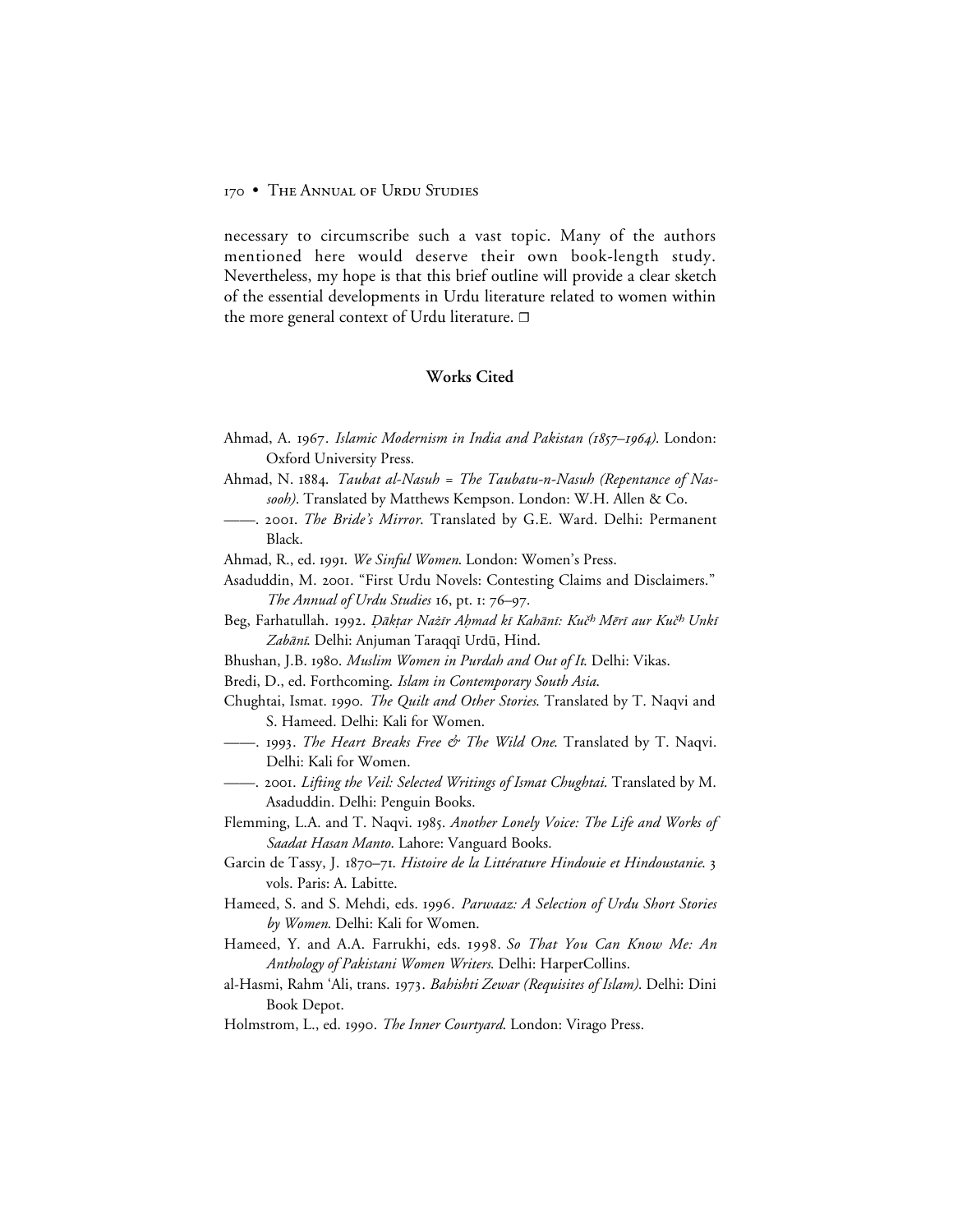- Hussein, A. 1996. "Forcing Silence to Speak: Muhammadi Begum, Mir'atu 'l-'Arus and the Urdu Novel." *The Annual of Urdu Studies* 11:71-86.
- ——, ed. . *Hoops of Fire: Fifty Years of Fiction by Pakistani Women*. London: Saqi Books.
- Ikramullah, Shaista Akhtar Bano Suhrawardi. 1945. A Critical Survey of the Devel*opment of the Urdu Novel and Short Story*. London, New York: Longmans, Green.

Kanda, K.C. . *Masterpieces of Modern Urdu Poetry*. Delhi: Sterling Pub.

- Mernissi, F. . *Sultanes Oubliées: Femmes Chefs d'Etat en Islam*. Paris: Albin Michel.
- Metcalf, B.D., trans. 1990. Perfecting Women: Maulana Ashraf Ali Thanawi's *Bihishti Zewar*. Berkeley: University of California Press.
- Misra, R. 1967. Women in Mughal India, 1526-1748 A.D. Delhi: Munshiram Manoharlal.
- Minault, G. . *Secluded Scholars: Women's Education and Muslim Social Reform in Colonial India*. Delhi: Oxford University Press.
- Naim, C.M. 1993. "Parveen Shakir: A Note and Twelve Poems." *The Annual of* Urdu Studies 8: 169-79.
- ——. . "Transvestic Words? The Rekhti in Urdu." *The Annual of Urdu Studies* 16, pt.1: 3-26.
- Nishat, J. 2000. Lava. Rendered in English by Hoshang Merchant and Syed Sirajuddin. Hyderabad: Secunderabad.
- Oesterheld, C. Forthcoming. "Urdu and Muslim Women." In *Islam in Contemporary South Asia*. Edited by D. Bredi.
- Pritchett, F. 2001. "Afterword: The First Urdu Bestseller." In N. Ahmad, *The Bride's Mirror*. Trans. by G.E. Ward. Delhi: Permanent Black.
- Riaz, F. . *Pakistan: Literature and Society*. Delhi: Patriot Publishers.
- Rizvi, S.A.A. 1987. The Wonder That was India. Vol. 11. (London: Sidgwick & Jackson.
- Russell, R. 1992. "The Development of the Modern Novel," "Nazir Ahmad and the Aligarh Movement," and "The Progressive Writers' Movement." In his *The Pursuit of Urdu Literature*. Delhi: Oxford University Press. 83-III,  $112 - 20$  and  $224 - 8$ .
	- ——. . *Hidden in the Lute*. Manchester: Carcanet.
- Sadiq, M. 1983. Twentieth Century Urdu Literature. Karachi: Royal Book Company.
- Said, E. 1978. Orientalism. New York: Pantheon Books.
- Schimmel, A. 1975. Classical Urdu Literature from the Beginning to Iqbal. Wiesbaden: Harrasowitz.